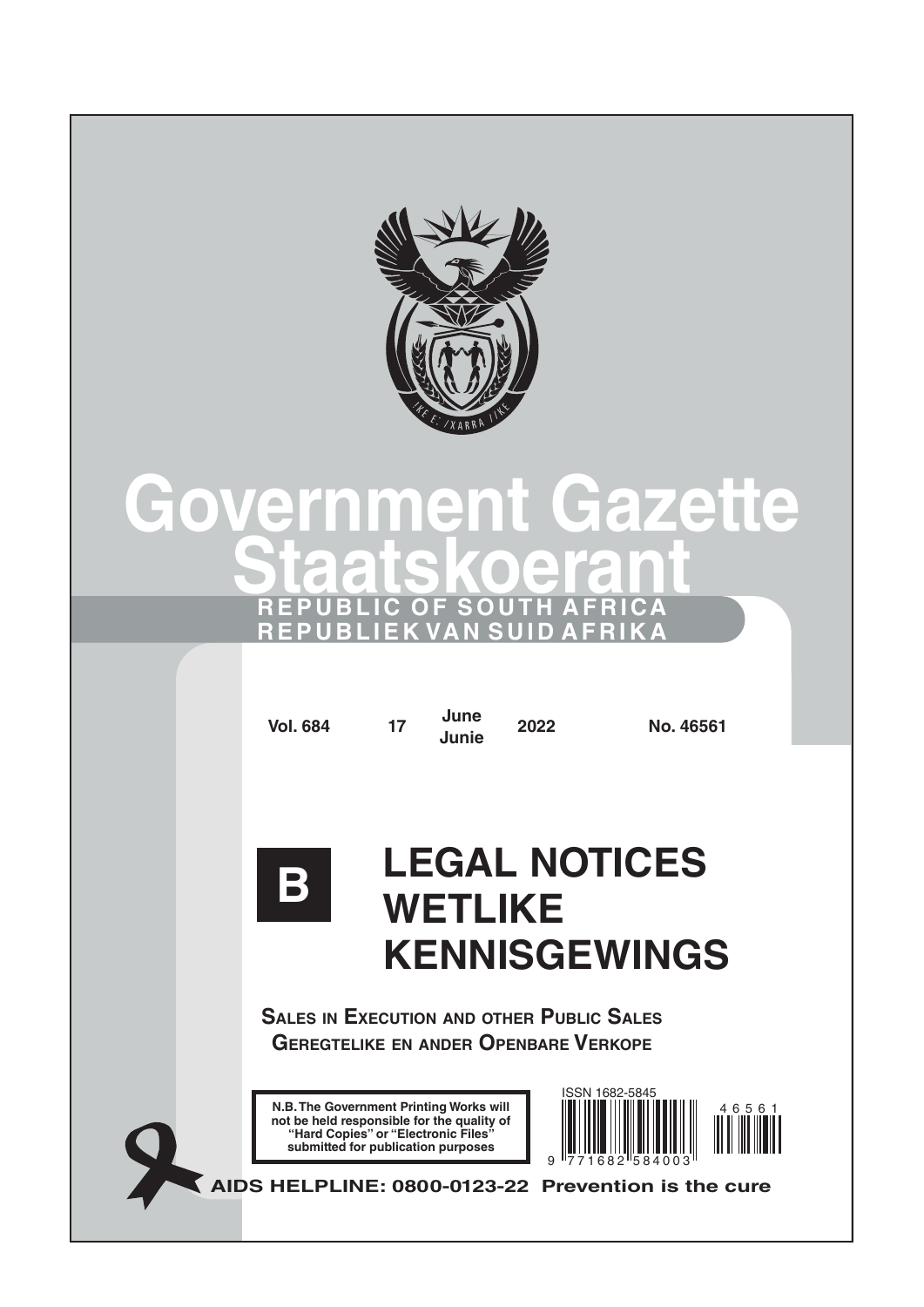### **IMPORTANT NOTICE:**

**The GovernmenT PrinTinG Works Will noT be held resPonsible for any errors ThaT miGhT occur due To The submission of incomPleTe / incorrecT / illeGible coPy.**

**no fuTure queries Will be handled in connecTion WiTh The above.**

### *Contents / Inhoud*

### **Legal Notices / Wetlike Kennisgewings**

SALES IN EXECUTION AND OTHER PUBLIC SALES GEREGTELIKE EN ANDER OPENBARE VERKOPE

Sales in execution • Geregtelike verkope............................................................................................................ 13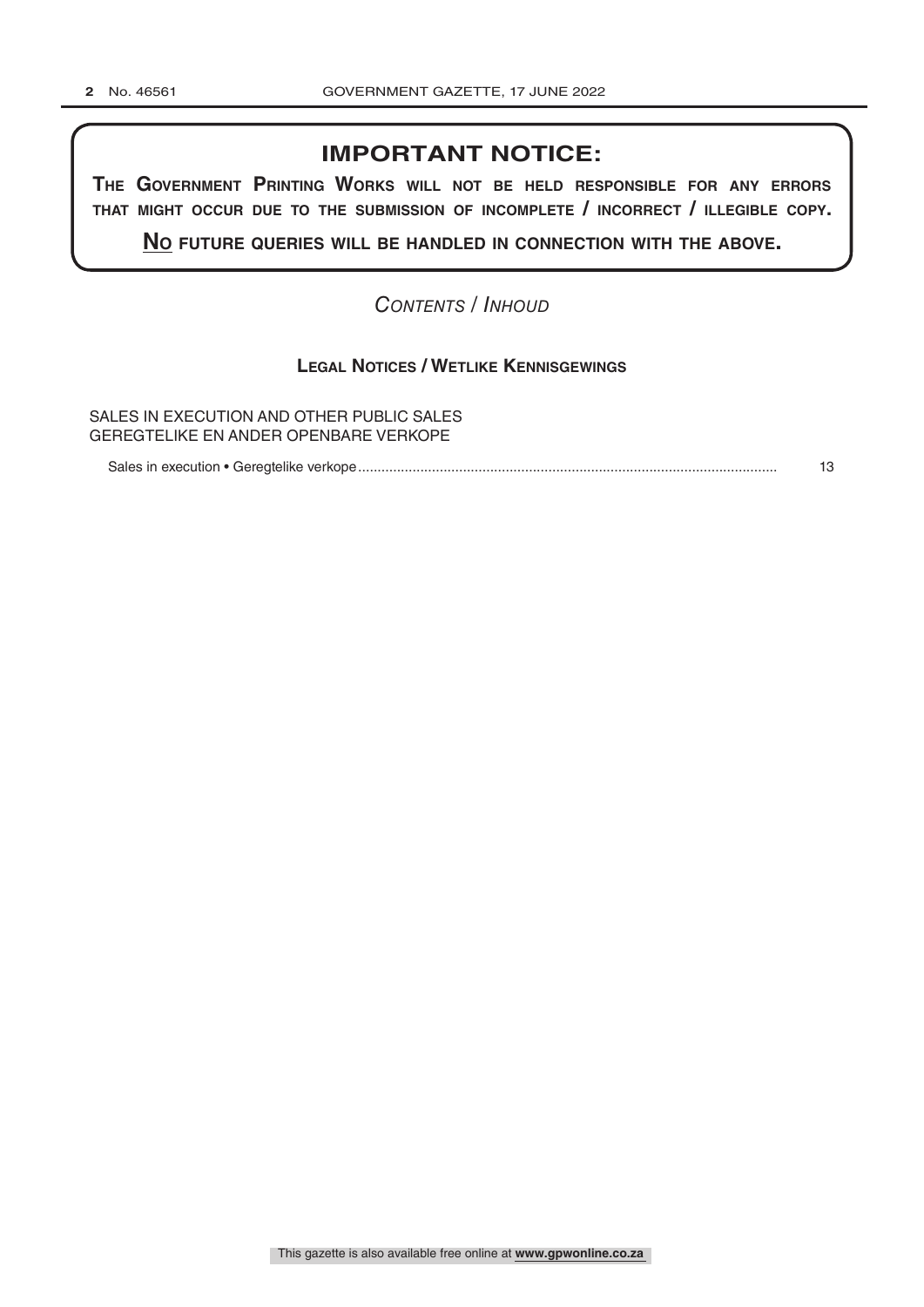

government printing Department:<br>Government Printing Works **REPUBLIC OF SOUTH AFRICA** 

# **HIGH ALERT: SCAM WARNING!!!**

### **TO ALL SUPPLIERS AND SERVICE PROVIDERS OF THE GOVERNMENT PRINTING WORKS**

It has come to the attention of the *GOVERNMENT PRINTING WORKS* that there are certain unscrupulous companies and individuals who are defrauding unsuspecting businesses disguised as representatives of the *Government Printing Works* (*GPW*).

The scam involves the fraudsters using the letterhead of *GPW* to send out fake tender bids to companies and requests to supply equipment and goods.

Although the contact person's name on the letter may be of an existing official, the contact details on the letter are not the same as the *Government Printing Works*'. When searching on the Internet for the address of the company that has sent the fake tender document, the address does not exist.

The banking details are in a private name and not company name. Government will never ask you to deposit any funds for any business transaction. *GPW* has alerted the relevant law enforcement authorities to investigate this scam to protect legitimate businesses as well as the name of the organisation.

Example of e-mails these fraudsters are using:

### **PROCUREMENT@GPW-GOV.ORG**

Should you suspect that you are a victim of a scam, you must urgently contact the police and inform the *GPW*.

*GPW* has an official email with the domain as **@gpw.gov.za**

Government e-mails DO NOT have org in their e-mail addresses. All of these fraudsters also use the same or very similar telephone numbers. Although such number with an area code 012 looks like a landline, it is not fixed to any property.

*GPW* will never send you an e-mail asking you to supply equipment and goods without a purchase/order number. *GPW* does not procure goods for another level of Government. The organisation will not be liable for actions that result in companies or individuals being resultant victims of such a scam.

*Government Printing Works* gives businesses the opportunity to supply goods and services through RFQ / Tendering process. In order to be eligible to bid to provide goods and services, suppliers must be registered on the National Treasury's Central Supplier Database (CSD). To be registered, they must meet all current legislative requirements (e.g. have a valid tax clearance certificate and be in good standing with the South African Revenue Services - SARS).

 The tender process is managed through the Supply Chain Management (SCM) system of the department. SCM is highly regulated to minimise the risk of fraud, and to meet objectives which include value for money, open and effective competition, equitability, accountability, fair dealing, transparency and an ethical approach. Relevant legislation, regulations, policies, guidelines and instructions can be found on the tender's website.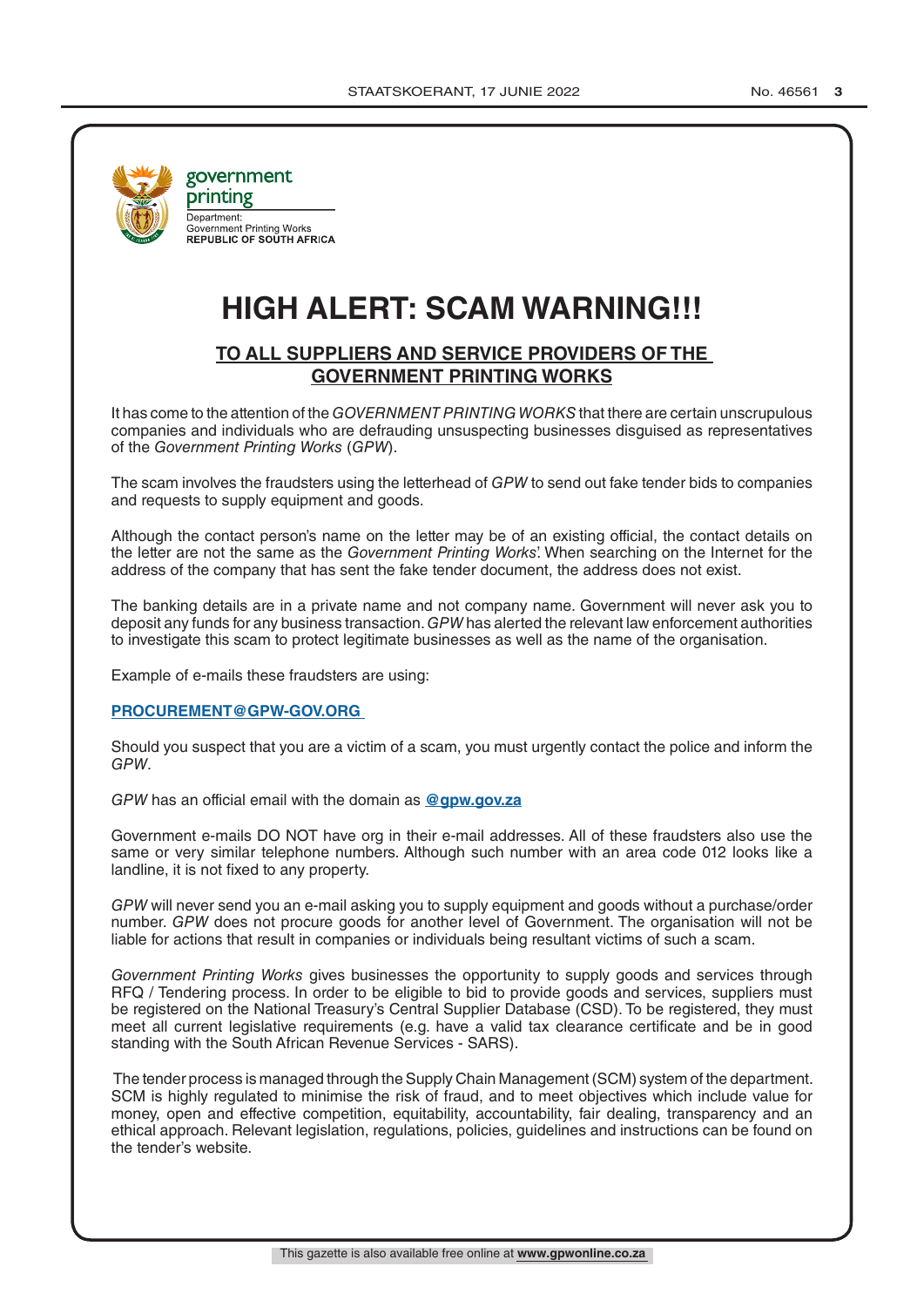### **Fake Tenders**

National Treasury's CSD has launched the Government Order Scam campaign to combat fraudulent requests for quotes (RFQs). Such fraudulent requests have resulted in innocent companies losing money. We work hard at preventing and fighting fraud, but criminal activity is always a risk.

### **How tender scams work**

There are many types of tender scams. Here are some of the more frequent scenarios:

Fraudsters use what appears to be government department stationery with fictitious logos and contact details to send a fake RFQ to a company to invite it to urgently supply goods. Shortly after the company has submitted its quote, it receives notification that it has won the tender. The company delivers the goods to someone who poses as an official or at a fake site. The Department has no idea of this transaction made in its name. The company is then never paid and suffers a loss.

### OR

Fraudsters use what appears to be government department stationery with fictitious logos and contact details to send a fake RFQ to Company A to invite it to urgently supply goods. Typically, the tender specification is so unique that only Company B (a fictitious company created by the fraudster) can supply the goods in question.

Shortly after Company A has submitted its quote it receives notification that it has won the tender. Company A orders the goods and pays a deposit to the fictitious Company B. Once Company B receives the money, it disappears. Company A's money is stolen in the process.

Protect yourself from being scammed

- If you are registered on the supplier databases and you receive a request to tender or quote that seems to be from a government department, contact the department to confirm that the request is legitimate. Do not use the contact details on the tender document as these might be fraudulent.
- Compare tender details with those that appear in the Tender Bulletin, available online at **www.gpwonline.co.za**
- Make sure you familiarise yourself with how government procures goods and services. Visit the tender website for more information on how to tender.
- If you are uncomfortable about the request received, consider visiting the government department and/or the place of delivery and/or the service provider from whom you will be sourcing the goods.
- In the unlikely event that you are asked for a deposit to make a bid, contact the SCM unit of the department in question to ask whether this is in fact correct.

Any incidents of corruption, fraud, theft and misuse of government property in the *Government Printing Works* can be reported to:

Supply Chain Management: Ms. Anna Marie Du Toit, Tel. (012) 748 6292. Email: **Annamarie.DuToit@gpw.gov.za**

Marketing and Stakeholder Relations: Ms Bonakele Mbhele, at Tel. (012) 748 6193. Email: **Bonakele.Mbhele@gpw.gov.za** 

Security Services: Mr Daniel Legoabe, at tel. (012) 748 6176. Email: **Daniel.Legoabe@gpw.gov.za**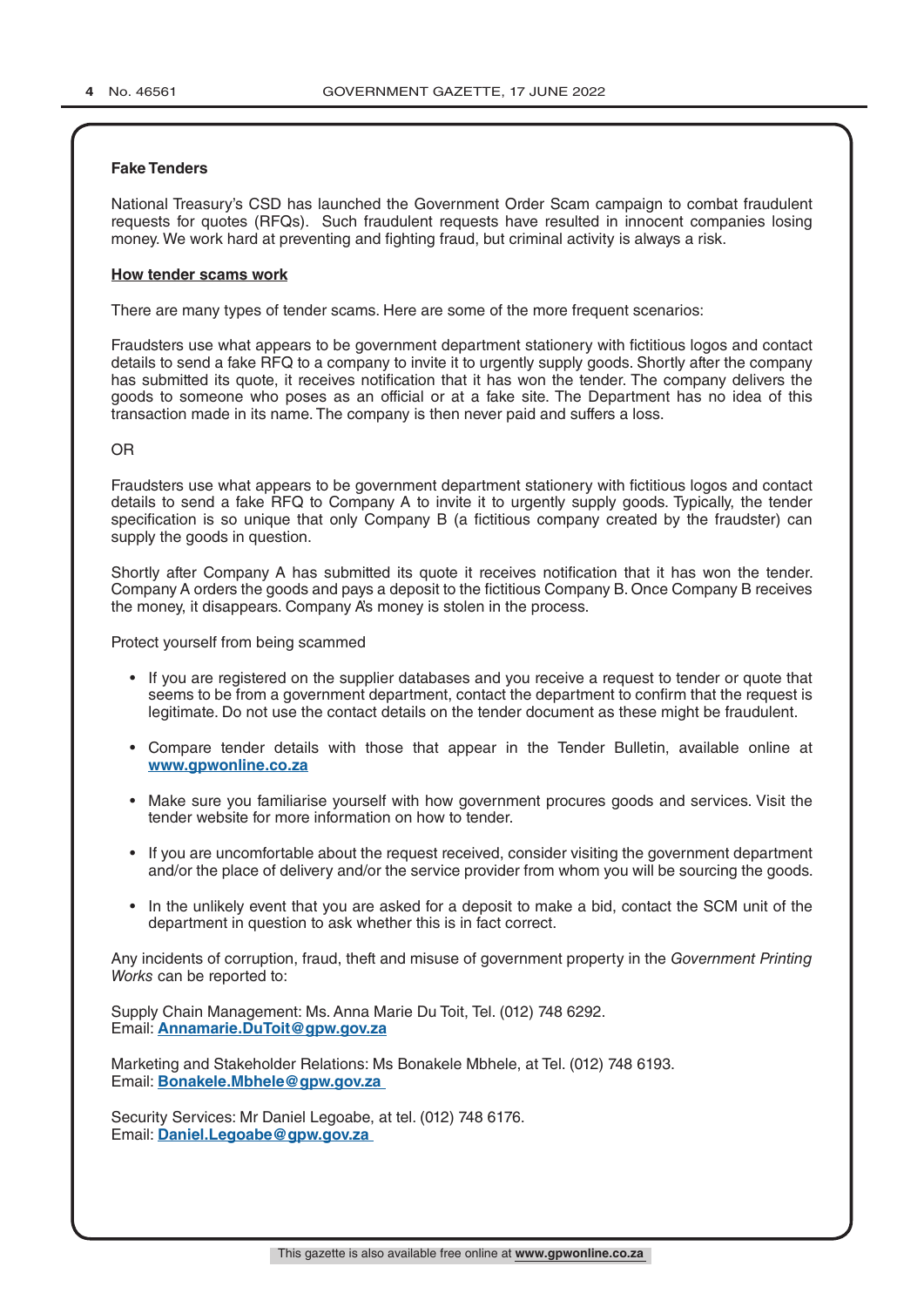#### *The closing time is 15:00 sharp on the following days: Closing times for* **<b>ORDINARY WEEKLY** 20022 ➤ ➤ ➤ ➤ ➤ ➤ ➤ ➤ ➤ ➤ ➤ ➤ ➤ ➤ ➤ ➤ ➤ ➤ ➤ ➤ ➤ ➤ ➤ ➤ ➤ ➤ ➤ ➤ ➤ ➤ ➤ ➤ ➤ ➤ ➤ ➤ ➤ ➤ ➤ ➤ ➤ ➤ ➤ ➤ ➤ ➤ ➤ ➤ ➤ ➤ ➤ ➤ **31 December 2021,** Friday for the issue of Friday **07 January 2022 07 January,** Friday for the issue of Friday **14 January 2022 14 January,** Friday for the issue of Friday **21 January 2022 21 January,** Friday for the issue of Friday **28 January 2022 28 January,** Friday for the issue of Friday **04 February 2022 04 February,** Friday for the issue of Friday **11 February 2022 11 February,** Friday for the issue of Friday **18 February 2022 18 February,** Friday for the issue of Friday **25 February 2022 25 February,** Friday for the issue of Friday **04 March 2022 04 March,** Friday for the issue of Friday **11 March 2022 11 March,** Friday for the issue of Friday **18 March 2022 17 March,** Thursday for the issue of Friday **25 March 2022 25 March,** Thursday, for the issue of Thursday **01 April 2022 01 April ,** Wednesday , for the issue of Friday **08 April 2022 07 April,** Friday for the issue of Thursday **14 April 2022 13 April,** Friday for the issue of Friday **22 April 2022 21 April,** Thursday for the issue of Friday **29 April 2022 28 April,** Friday for the issue of Friday **06 May 2022 06 May,** Friday for the issue of Friday **13 May 2022 13 May,** Friday for the issue of Friday **20 May 2022 20 May,** Friday for the issue of Friday **27 May 2022 27 May,** Friday for the issue of Friday **03 June 2022 03 June,** Friday for the issue of Friday **10 June 2022 09 June,** Thursday for the issue of Friday **17 June 2022 17 June,** Friday for the issue of Friday **24 June 2022 24 June,** Friday for the issue of Friday **01 July 2022 01 July,** Friday for the issue of Friday **08 July 2022 08 July,** Friday for the issue of Friday **15 July 2022 15 July,** Friday for the issue of Friday **22 July 2022 22 July,** Friday for the issue of Friday **29 July 2022 29 July,** Friday for the issue of Friday **05 August 2022 04 August,** Thursday for the issue of Friday **12 August 2022 12 August,** Friday for the issue of Friday **19 August 2022 19 August,** Friday for the issue of Friday **26 August 2022 26 August,** Friday for the issue of Friday **02 September 2022 02 September,** Friday for the issue of Friday **09 September 2022 09 September,** Friday for the issue of Friday **16 September 2022 16 September,** Thursday for the issue of Friday **23 September 2022 23 September,** Thursday for the issue of Friday **30 September 2022 30 September ,** Friday for the issue of Friday **07 October 2022 07 October,** Friday for the issue of Friday **14 October 2022 14 October,** Friday for the issue of Friday **21 October 2022 21 October,** Friday for the issue of Friday **28 October 2022 28 October,** Friday for the issue of Friday **04 November 2022 04 November,** Friday for the issue of Friday **11 November 2022 11 November,** Friday for the issue of Friday **18 November 2022 18 November,** Friday for the issue of Friday **25 November 2022 25 November,** Friday for the issue of Friday **02 December 2022 02 December,** Friday for the issue of Friday **09 December 2022 08 December,** Thursday for the issue of Thursday **15 December 2022 15 December,** Thursday for the issue of Friday **23 December 2022 22 December,** Thursday for the issue of Friday **30 December 2022**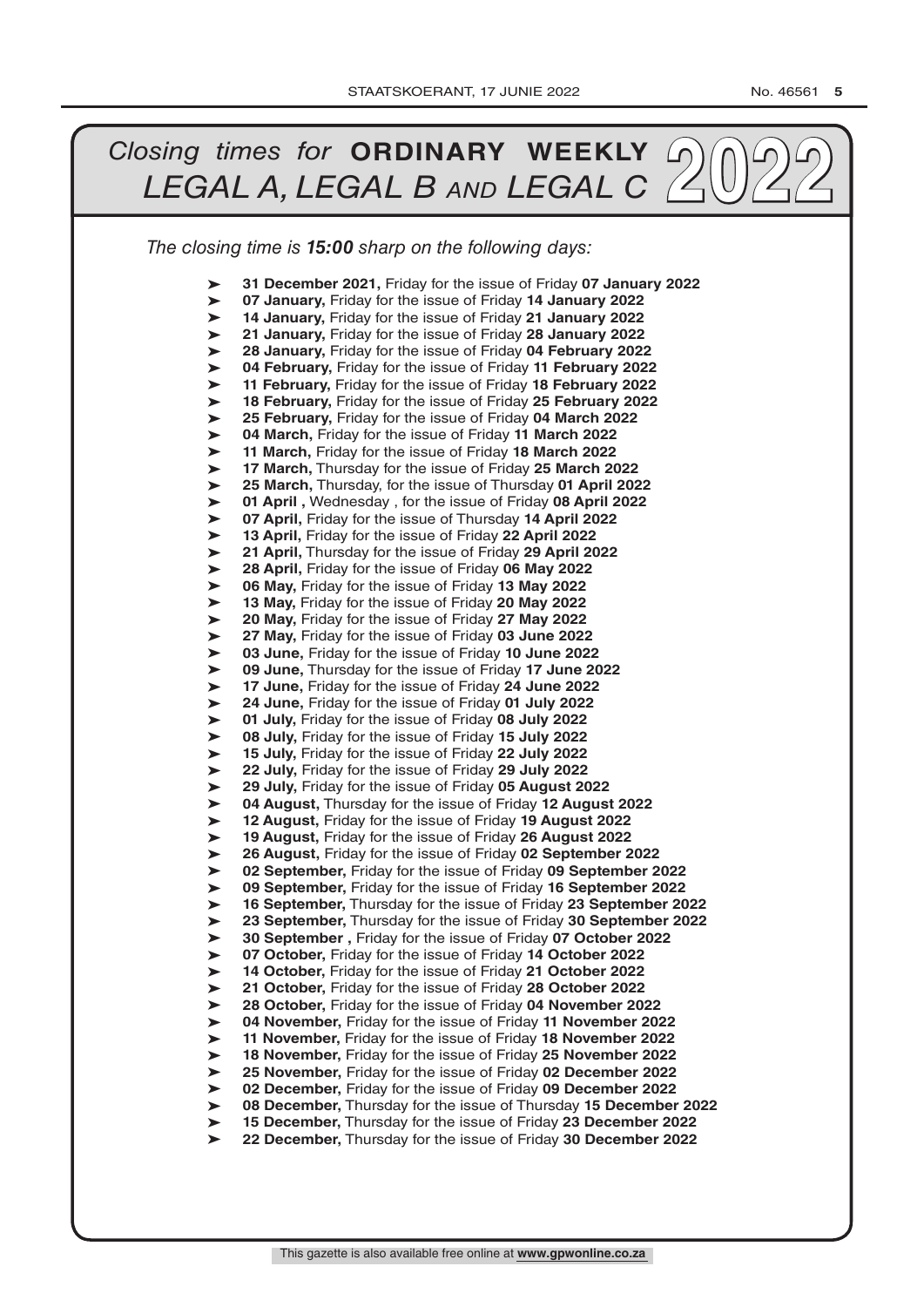# **List of tariff rates for pubLication of LegaL notices in the** *government gazette*

**commencement: 1 apriL 2018**

**(LegaL notices from sources other than government Departments)**

| <b>Pricing for Fixed Price Notices</b>                                                |                      |  |
|---------------------------------------------------------------------------------------|----------------------|--|
| <b>Notice Type</b>                                                                    | <b>New Price (R)</b> |  |
| J158 - Setting aside of Provisional Orders                                            | 37.82                |  |
| J297 - Election of executors, curators and tutors                                     | 37.82                |  |
| J295 - Curators and tutors: Masters' notice                                           | 37.82                |  |
| J193 - Notice to creditors in deceased estates                                        | 37.82                |  |
| J187 - Liquidation and distribution accounts in deceased estates lying for inspection | 37.82                |  |
| J28                                                                                   | 37.82                |  |
| J29                                                                                   | 37.82                |  |
| $J29 - CC$                                                                            | 37.82                |  |
| Form 1                                                                                | 37.82                |  |
| Form 2                                                                                | 37.82                |  |
| Form 3                                                                                | 37.82                |  |
| Form 4                                                                                | 37.82                |  |
| Form 5                                                                                | 37.82                |  |
| Form 6                                                                                | 75.66                |  |
| Form 7                                                                                | 37.82                |  |
| Form 8                                                                                | 37.82                |  |
| Form 9                                                                                | 75.66                |  |

*Sales in execution, Orders of the Court, General Legal, Public Auctions, Company Notice, Business Notices, Liquidators Notice) is priced based on the amount of page space the notice takes up at a rate of R151.32 per quarter page.*

| <b>Pricing for Variable Priced Notices</b> |            |                  |  |
|--------------------------------------------|------------|------------------|--|
| <b>Notice Type</b>                         | Page space | <b>New Price</b> |  |
| Sales in execution                         | 1/4        | 151.32           |  |
| Orders of the Court                        | 1/4        | 151.32           |  |
| General Legal                              | 1/4        | 151.32           |  |
| <b>Public Auctions</b>                     | 1/4        | 151.32           |  |
| <b>Company Notice</b>                      | 1/4        | 151.32           |  |
| <b>Business Notices</b>                    | 1/4        | 151.32           |  |
| <b>Liquidators Notice</b>                  | 1/4        | 151.32           |  |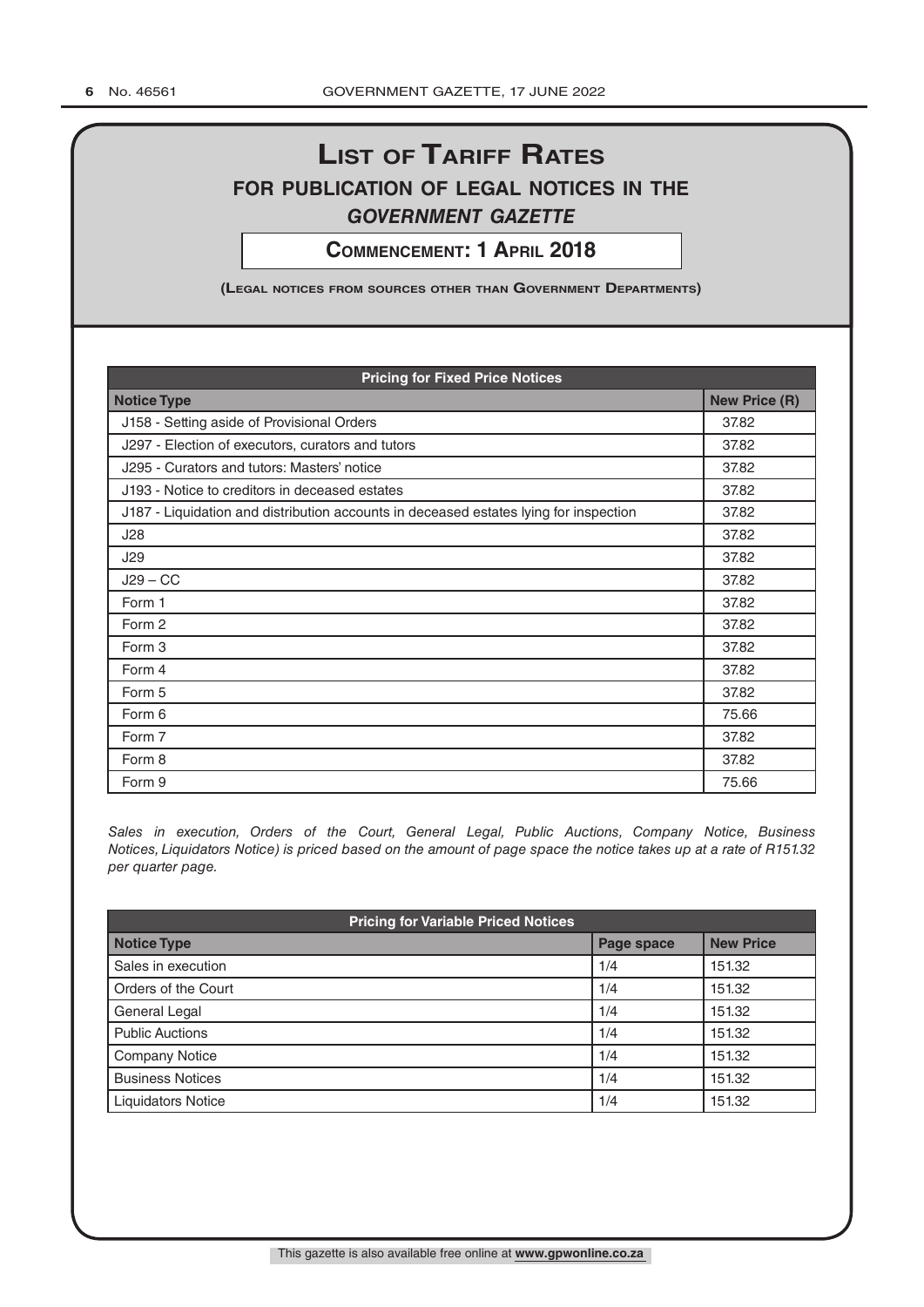The **Government Printing Works** (**GPW**) has established rules for submitting notices in line with its electronic notice processing system, which requires the use of electronic *Adobe* Forms. Please ensure that you adhere to these guidelines when completing and submitting your notice submission.

### **Closing Times for ACCepTAnCe of noTiCes**

- 1. The *Government Gazette* and *Government Tender Bulletin* are weekly publications that are published on Fridays and the closing time for the acceptance of notices is strictly applied according to the scheduled time for each gazette.
- 2. Please refer to the Submission Notice Deadline schedule in the table below. This schedule is also published online on the Government Printing works website www.gpwonline.co.za

All re-submissions will be subject to the standard cut-off times. **All notices received after the closing time will be rejected**.

| <b>Government Gazette Type</b>                   | <b>Publication</b><br><b>Frequency</b> | <b>Publication Date</b>                         | <b>Submission Deadline</b>          | <b>Cancellations Deadline</b>                              |
|--------------------------------------------------|----------------------------------------|-------------------------------------------------|-------------------------------------|------------------------------------------------------------|
| <b>National Gazette</b>                          | Weekly                                 | Friday                                          | Friday 15h00 for next Friday        | Tuesday, 15h00 - 3<br>working days prior to<br>publication |
| <b>Regulation Gazette</b>                        | Weekly                                 | Friday                                          | Friday 15h00 for next Friday        | Tuesday, 15h00 - 3<br>working days prior to<br>publication |
| <b>Petrol Price Gazette</b>                      | Monthly                                | Tuesday before 1st<br>Wednesday of the<br>month | One day before publication          | 1 working day prior to<br>publication                      |
| <b>Road Carrier Permits</b>                      | Weekly                                 | Friday                                          | Thursday 15h00 for next<br>Friday   | 3 working days prior to<br>publication                     |
| Unclaimed Monies (Justice,<br>Labour or Lawyers) | January /<br>September 2 per<br>year   | <b>Last Friday</b>                              | One week before publication         | 3 working days prior to<br>publication                     |
| Parliament (Acts, White<br>Paper, Green Paper)   | As required                            | Any day of the week                             | None                                | 3 working days prior to<br>publication                     |
| <b>Manuals</b>                                   | <b>Bi- Monthly</b>                     | 2nd and last Thursday<br>of the month           | One week before publication         | 3 working days prior to<br>publication                     |
| <b>State of Budget</b><br>(National Treasury)    | <b>Monthly</b>                         | 30th or last Friday of<br>the month             | One week before publication         | 3 working days prior to<br>publication                     |
| <b>Extraordinary Gazettes</b>                    | As required                            | Any day of the week                             | Before 10h00 on publication<br>date | Before 10h00 on<br>publication date                        |
| Legal Gazettes A, B and C                        | Weekly                                 | Friday                                          | One week before publication         | Tuesday, 15h00 - 3<br>working days prior to<br>publication |
| <b>Tender Bulletin</b>                           | Weekly                                 | Friday                                          | Friday 15h00 for next Friday        | Tuesday, 15h00 - 3<br>working days prior to<br>publication |
| Gauteng                                          | Weekly                                 | Wednesday                                       | Two weeks before publication        | 3 days after submission<br>deadline                        |
| Eastern Cape                                     | Weekly                                 | Monday                                          | One week before publication         | 3 working days prior to<br>publication                     |
| <b>Northern Cape</b>                             | Weekly                                 | Monday                                          | One week before publication         | 3 working days prior to<br>publication                     |
| <b>North West</b>                                | Weekly                                 | Tuesday                                         | One week before publication         | 3 working days prior to<br>publication                     |
| <b>KwaZulu-Natal</b>                             | Weekly                                 | Thursday                                        | One week before publication         | 3 working days prior to<br>publication                     |
| Limpopo                                          | Weekly                                 | Friday                                          | One week before publication         | 3 working days prior to<br>publication                     |
| Mpumalanga                                       | Weekly                                 | Friday                                          | One week before publication         | 3 working days prior to<br>publication                     |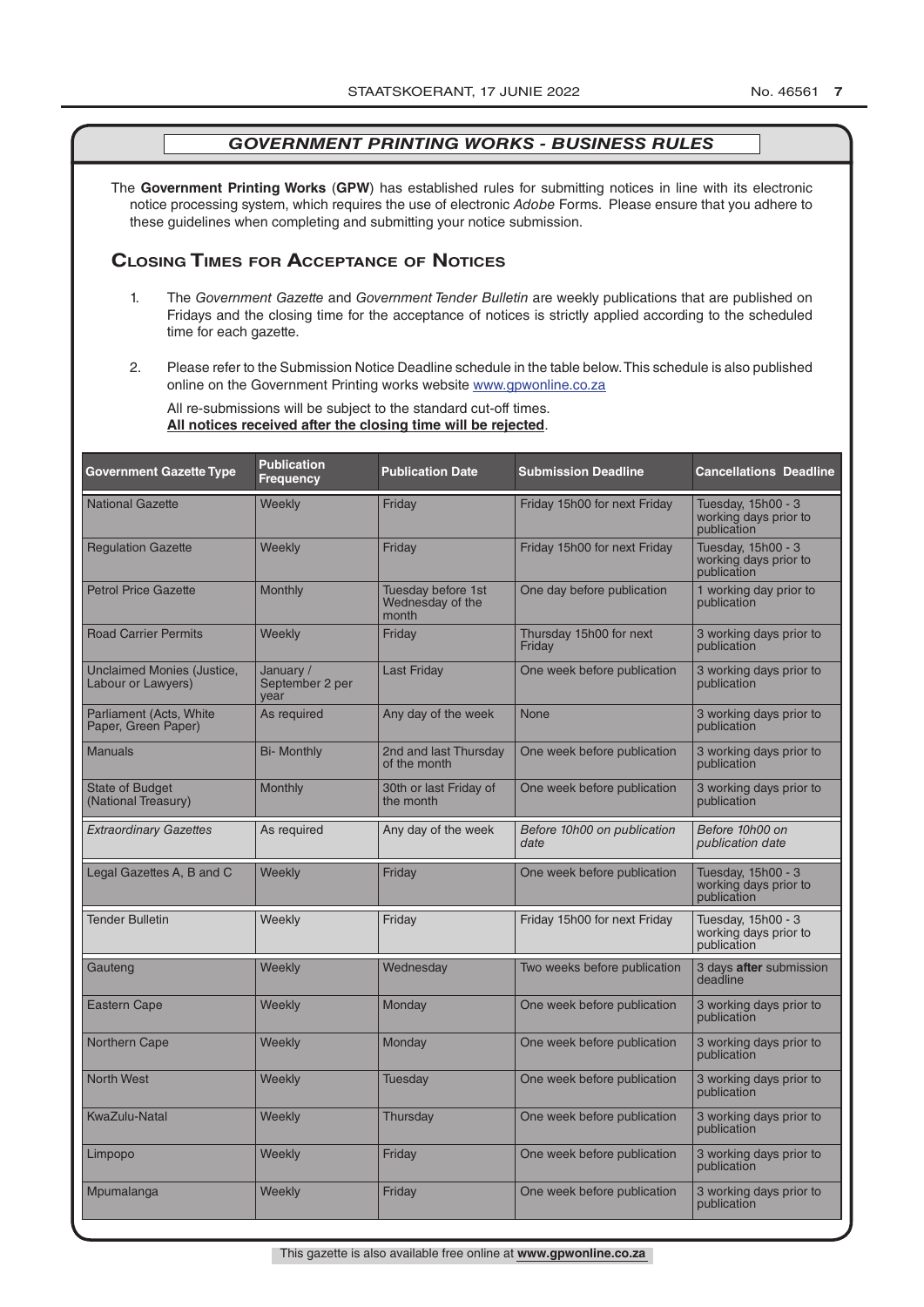| <b>Government Gazette Type</b>          | <b>Publication</b><br><b>Frequency</b> | <b>Publication Date</b>                              | <b>Submission Deadline</b>   | <b>Cancellations Deadline</b>               |
|-----------------------------------------|----------------------------------------|------------------------------------------------------|------------------------------|---------------------------------------------|
| Gauteng Liquor License<br>Gazette       | Monthly                                | Wednesday before<br>the First Friday of the<br>month | Two weeks before publication | 3 working days after<br>submission deadline |
| Northern Cape Liquor<br>License Gazette | Monthly                                | First Friday of the<br>month                         | Two weeks before publication | 3 working days after<br>submission deadline |
| National Liquor License<br>Gazette      | Monthly                                | First Friday of the<br>month                         | Two weeks before publication | 3 working days after<br>submission deadline |
| Mpumalanga Liquor License<br>Gazette    | <b>Bi-Monthly</b>                      | Second & Fourth<br>Friday                            | One week before publication  | 3 working days prior to<br>publication      |

### **exTrAordinAry gAzeTTes**

3. *Extraordinary Gazettes* can have only one publication date. If multiple publications of an *Extraordinary Gazette* are required, a separate Z95/Z95Prov *Adobe* Forms for each publication date must be submitted.

### **NOTICE SUBMISSION PROCESS**

- 4. Download the latest *Adobe* form, for the relevant notice to be placed, from the **Government Printing Works** website www.gpwonline.co.za.
- 5. The *Adobe* form needs to be completed electronically using *Adobe Acrobat* / *Acrobat Reader*. Only electronically completed *Adobe* forms will be accepted. No printed, handwritten and/or scanned *Adobe* forms will be accepted.
- 6. The completed electronic *Adobe* form has to be submitted via email to submit.egazette@gpw.gov.za. The form needs to be submitted in its original electronic *Adobe* format to enable the system to extract the completed information from the form for placement in the publication.
- 7. Every notice submitted **must** be accompanied by an official **GPW** quotation. This must be obtained from the *eGazette* Contact Centre.
- 8. Each notice submission should be sent as a single email. The email **must** contain **all documentation relating to a particular notice submission**.
	- 8.1. Each of the following documents must be attached to the email as a separate attachment:
		- 8.1.1. An electronically completed *Adobe* form, specific to the type of notice that is to be placed.
			- 8.1.1.1. For National *Government Gazette* or *Provincial Gazette* notices, the notices must be accompanied by an electronic Z95 or Z95Prov *Adobe* form
			- 8.1.1.2. The notice content (body copy) **MUST** be a separate attachment.
		- 8.1.2. A copy of the official **Government Printing Works** quotation you received for your notice. *(Please see Quotation section below for further details)*
		- 8.1.3. A valid and legible Proof of Payment / Purchase Order: **Government Printing Works** account customer must include a copy of their Purchase Order*.* **Non**-**Government Printing Works** account customer needs to submit the proof of payment for the notice
		- 8.1.4. Where separate notice content is applicable (Z95, Z95 Prov and TForm 3, it should **also** be attached as a separate attachment. *(Please see the Copy Section below, for the specifications)*.
		- 8.1.5. Any additional notice information if applicable.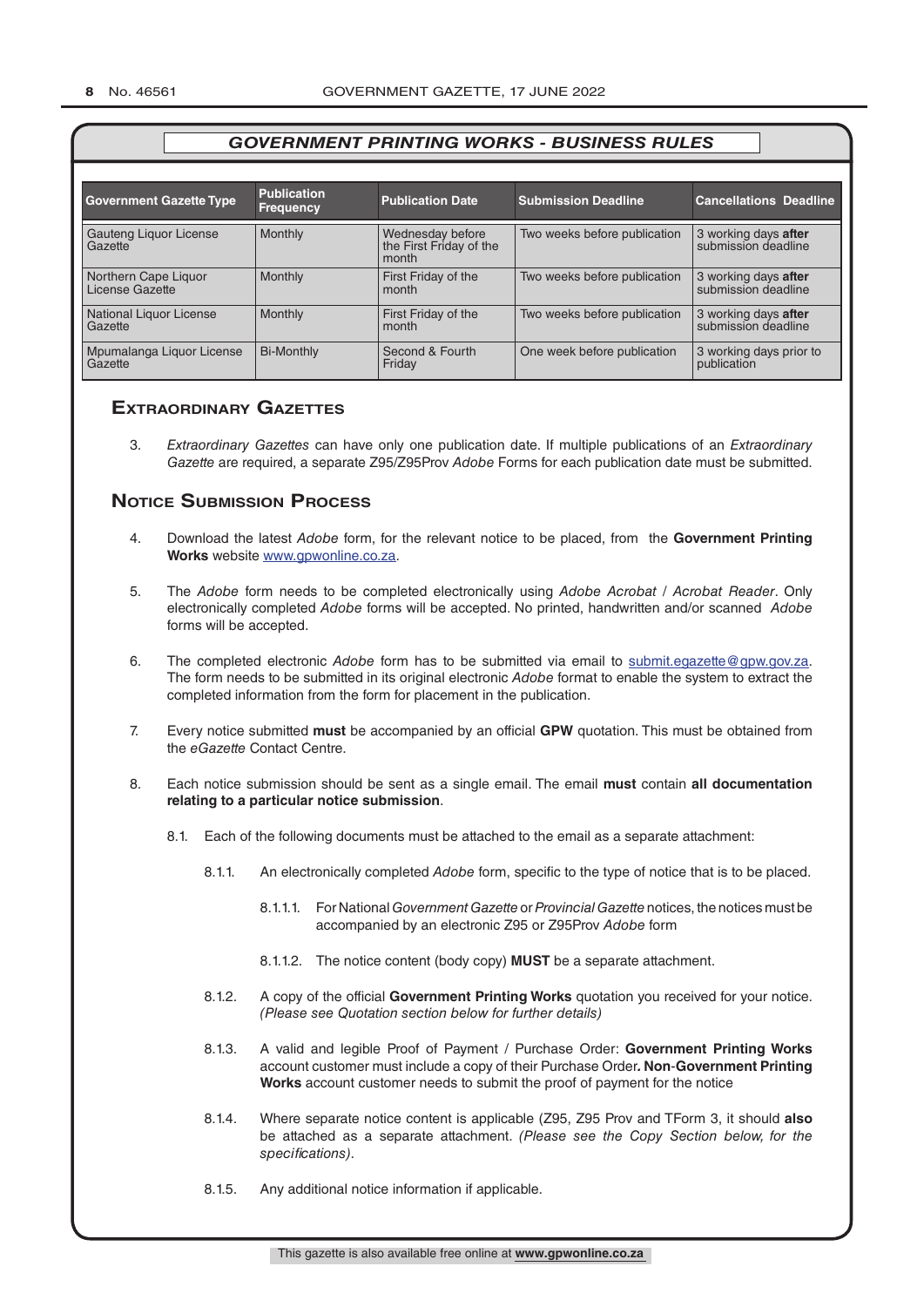- 9. The electronic *Adobe* form will be taken as the primary source for the notice information to be published. Instructions that are on the email body or covering letter that contradicts the notice form content will not be considered. The information submitted on the electronic *Adobe* form will be published as-is.
- 10. To avoid duplicated publication of the same notice and double billing, Please submit your notice **ONLY ONCE.**
- 11. Notices brought to **GPW** by "walk-in" customers on electronic media can only be submitted in *Adobe* electronic form format. All "walk-in" customers with notices that are not on electronic *Adobe* forms will be routed to the Contact Centre where they will be assisted to complete the forms in the required format.
- 12. Should a customer submit a bulk submission of hard copy notices delivered by a messenger on behalf of any organisation e.g. newspaper publisher, the messenger will be referred back to the sender as the submission does not adhere to the submission rules.

### **QuoTATions**

- 13. Quotations are valid until the next tariff change.
	- 13.1. *Take note:* **GPW**'s annual tariff increase takes place on *1 April* therefore any quotations issued, accepted and submitted for publication up to *31 March* will keep the old tariff. For notices to be published from 1 April, a quotation must be obtained from **GPW** with the new tariffs. Where a tariff increase is implemented during the year, **GPW** endeavours to provide customers with 30 days' notice of such changes.
- 14. Each quotation has a unique number.
- 15. Form Content notices must be emailed to the *eGazette* Contact Centre for a quotation.
	- 15.1. The *Adobe* form supplied is uploaded by the Contact Centre Agent and the system automatically calculates the cost of your notice based on the layout/format of the content supplied.
	- 15.2. It is critical that these *Adobe* Forms are completed correctly and adhere to the guidelines as stipulated by **GPW**.

### 16. **APPLICABLE ONLY TO GPW ACCOUNT HOLDERS**:

- 16.1. **GPW** Account Customers must provide a valid **GPW** account number to obtain a quotation.
- 16.2. Accounts for **GPW** account customers **must** be active with sufficient credit to transact with **GPW** to submit notices.
	- 16.2.1. If you are unsure about or need to resolve the status of your account, please contact the **GPW** Finance Department prior to submitting your notices. (If the account status is not resolved prior to submission of your notice, the notice will be failed during the process).

### 17. **APPLICABLE ONLY TO CASH CUSTOMERS:**

- 17.1. Cash customers doing **bulk payments** must use a **single email address** in order to use the **same proof of payment** for submitting multiple notices.
- 18. The responsibility lies with you, the customer, to ensure that the payment made for your notice(s) to be published is sufficient to cover the cost of the notice(s).
- 19. Each quotation will be associated with one proof of payment / purchase order / cash receipt.
	- 19.1. This means that **the quotation number can only be used once to make a payment.**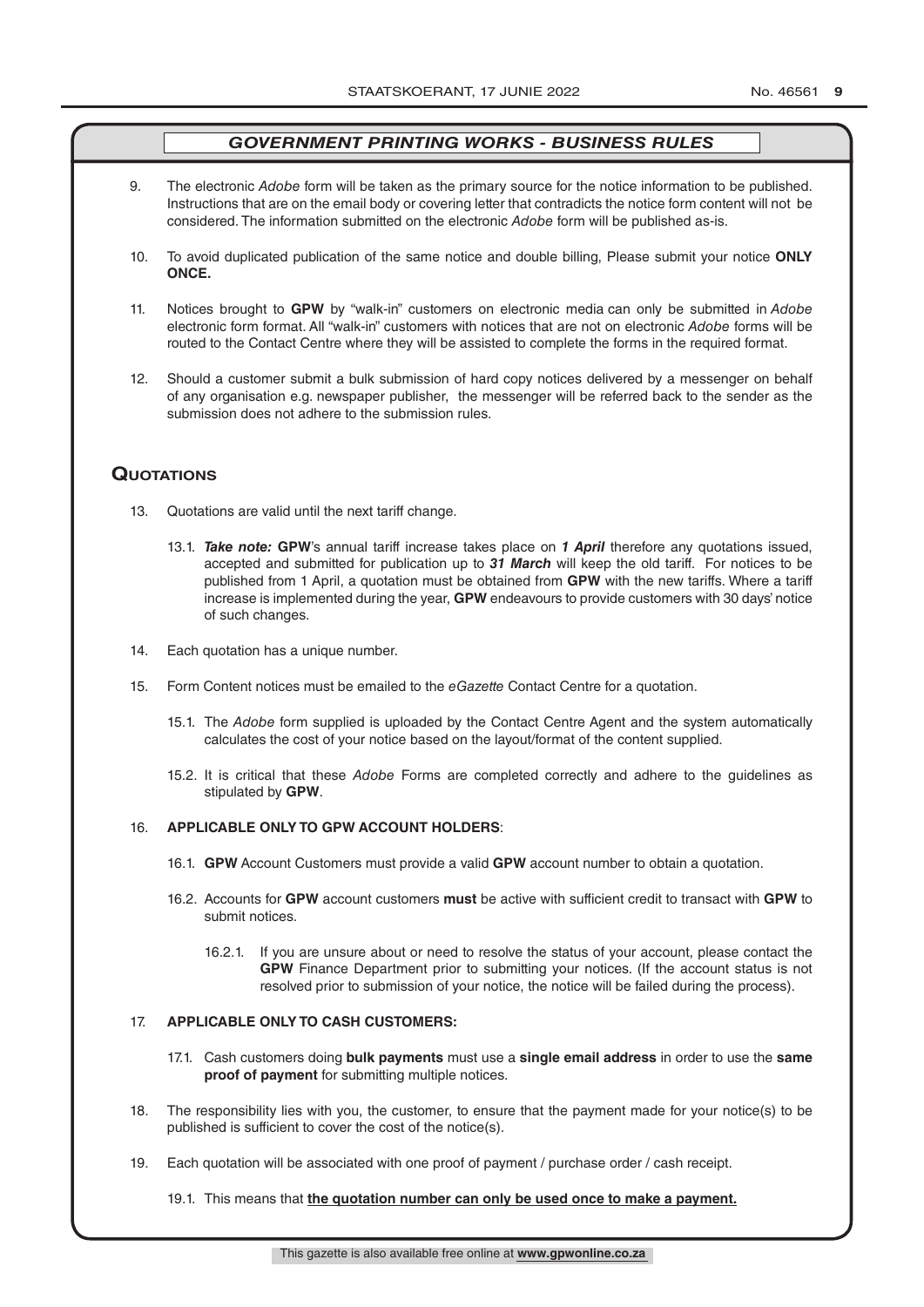### **COPY (SEPARATE NOTICE CONTENT DOCUMENT)**

- 20. Where the copy is part of a separate attachment document for Z95, Z95Prov and TForm03
	- 20.1. Copy of notices must be supplied in a separate document and may not constitute part of any covering letter, purchase order, proof of payment or other attached documents.

The content document should contain only one notice. (You may include the different translations of the same notice in the same document).

20.2. The notice should be set on an A4 page, with margins and fonts set as follows:

Page size = A4 Portrait with page margins: Top = 40mm, LH/RH = 16mm, Bottom = 40mm; Use font size: Arial or Helvetica 10pt with 11pt line spacing;

Page size = A4 Landscape with page margins:  $Top = 16mm$ , LH/RH = 40mm, Bottom = 16mm; Use font size: Arial or Helvetica 10pt with 11pt line spacing;

### **CAnCellATions**

- 21. Cancellation of notice submissions are accepted by **GPW** according to the deadlines stated in the table above in point 2. Non-compliance to these deadlines will result in your request being failed. Please pay special attention to the different deadlines for each gazette. Please note that any notices cancelled after the cancellation deadline will be published and charged at full cost.
- 22. Requests for cancellation must be sent by the original sender of the notice and must accompanied by the relevant notice reference number (N-) in the email body.

### **AmendmenTs To noTiCes**

23. With effect from 01 October 2015, **GPW** will not longer accept amendments to notices. The cancellation process will need to be followed according to the deadline and a new notice submitted thereafter for the next available publication date.

### **REJECTIONS**

- 24. All notices not meeting the submission rules will be rejected to the customer to be corrected and resubmitted. Assistance will be available through the Contact Centre should help be required when completing the forms. (012-748 6200 or email info.egazette@gpw.gov.za). Reasons for rejections include the following:
	- 24.1. Incorrectly completed forms and notices submitted in the wrong format, will be rejected.
	- 24.2. Any notice submissions not on the correct *Adobe* electronic form, will be rejected.
	- 24.3. Any notice submissions not accompanied by the proof of payment / purchase order will be rejected and the notice will not be processed.
	- 24.4. Any submissions or re-submissions that miss the submission cut-off times will be rejected to the customer. The Notice needs to be re-submitted with a new publication date.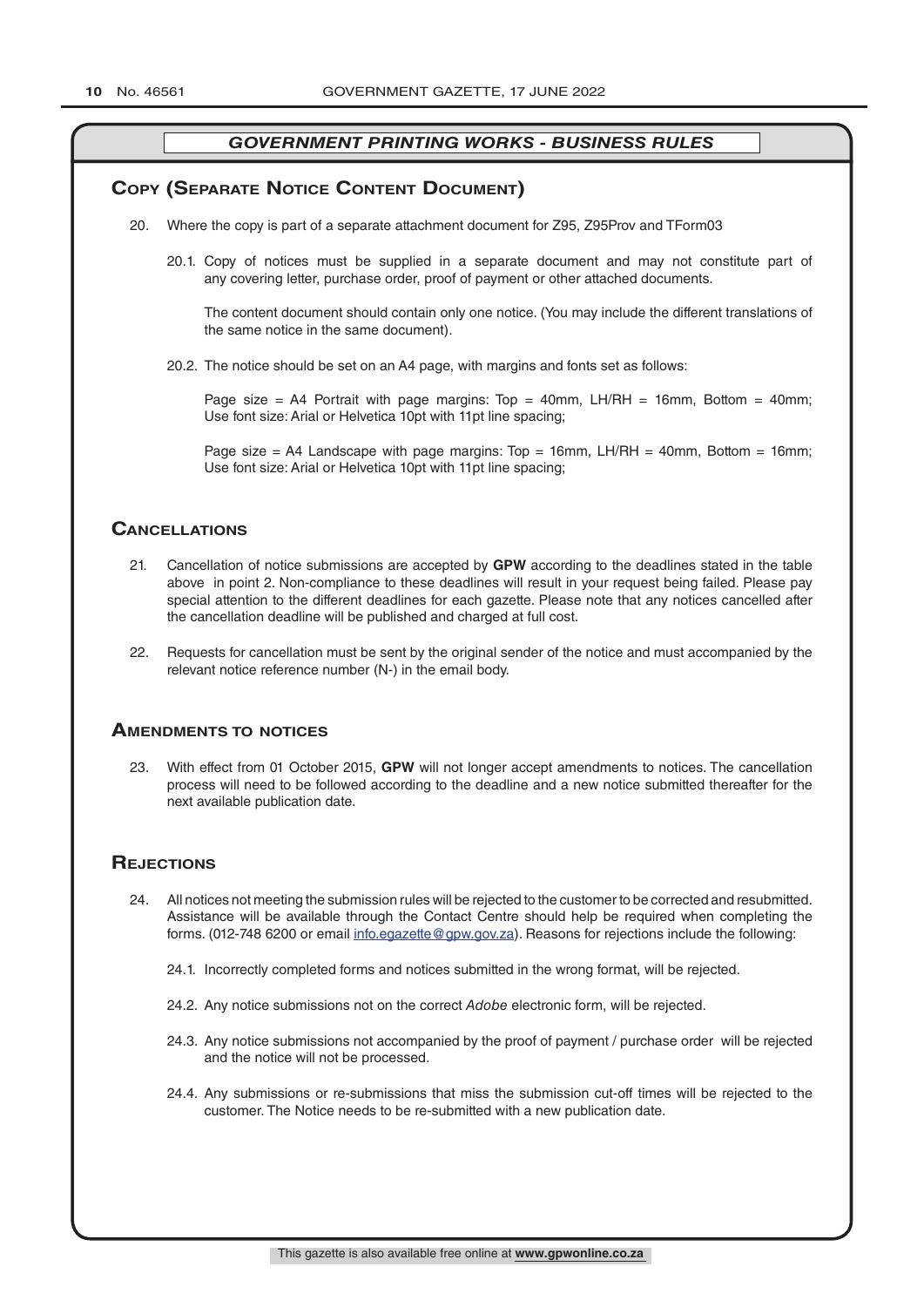### **ApprovAl of noTiCes**

- 25. Any notices other than legal notices are subject to the approval of the Government Printer, who may refuse acceptance or further publication of any notice.
- 26. No amendments will be accepted in respect to separate notice content that was sent with a Z95 or Z95Prov notice submissions. The copy of notice in layout format (previously known as proof-out) is only provided where requested, for Advertiser to see the notice in final Gazette layout. Should they find that the information submitted was incorrect, they should request for a notice cancellation and resubmit the corrected notice, subject to standard submission deadlines. The cancellation is also subject to the stages in the publishing process, i.e. If cancellation is received when production (printing process) has commenced, then the notice cannot be cancelled.

### **governmenT prinTer indemnified AgAinsT liAbiliTy**

- 27. The Government Printer will assume no liability in respect of—
	- 27.1. any delay in the publication of a notice or publication of such notice on any date other than that stipulated by the advertiser;
	- 27.2. erroneous classification of a notice, or the placement of such notice in any section or under any heading other than the section or heading stipulated by the advertiser;
	- 27.3. any editing, revision, omission, typographical errors or errors resulting from faint or indistinct copy.

### **liAbiliTy of AdverTiser**

28. Advertisers will be held liable for any compensation and costs arising from any action which may be instituted against the Government Printer in consequence of the publication of any notice.

#### **CusTomer inQuiries**

Many of our customers request immediate feedback/confirmation of notice placement in the gazette from our Contact Centre once they have submitted their notice – While **GPW** deems it one of their highest priorities and responsibilities to provide customers with this requested feedback and the best service at all times, we are only able to do so once we have started processing your notice submission.

**GPW** has a 2-working day turnaround time for processing notices received according to the business rules and deadline submissions.

Please keep this in mind when making inquiries about your notice submission at the Contact Centre.

- 29. Requests for information, quotations and inquiries must be sent to the Contact Centre ONLY.
- 30. Requests for Quotations (RFQs) should be received by the Contact Centre at least **2 working days** before the submission deadline for that specific publication.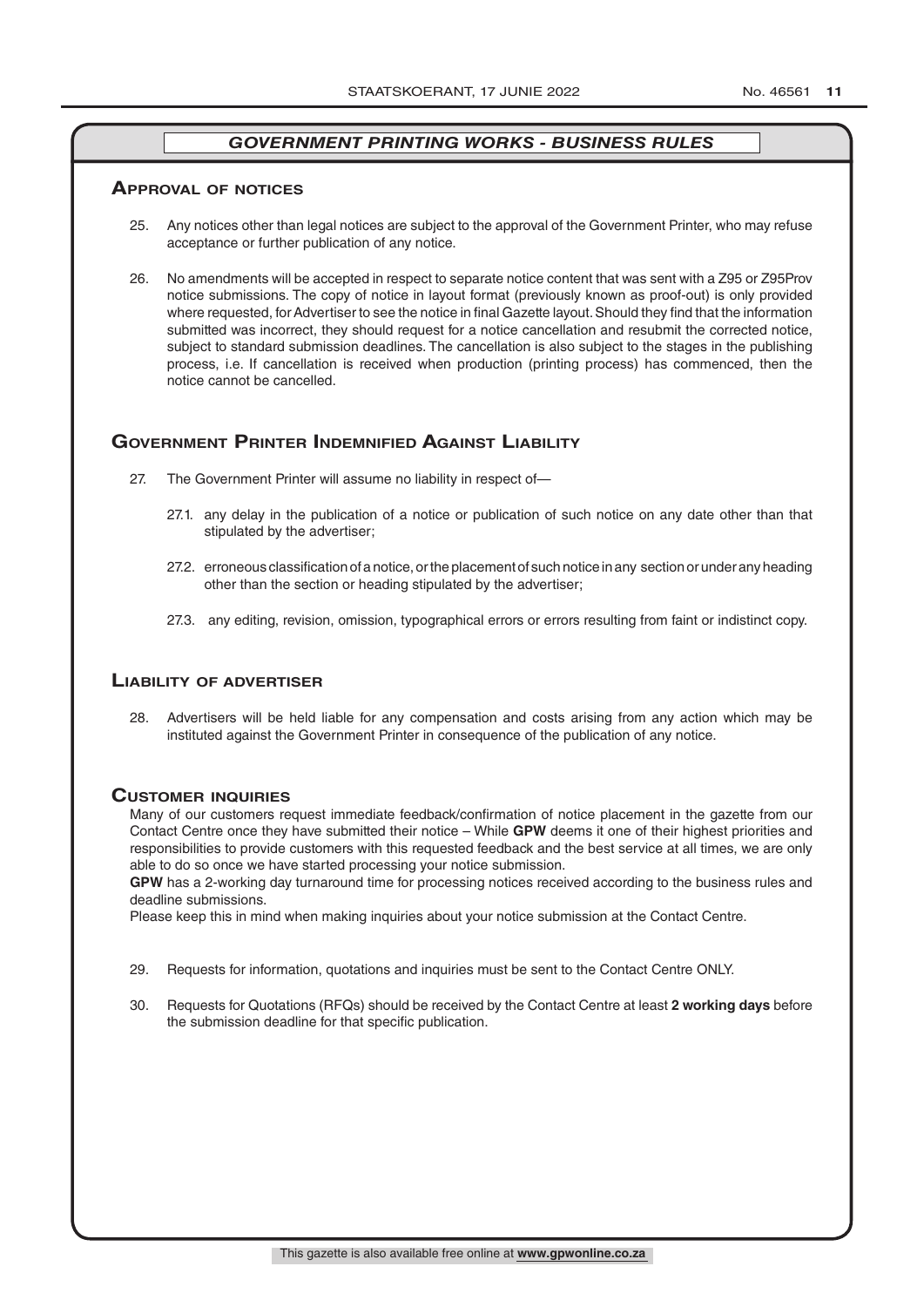### **pAymenT of CosT**

- 31. The Request for Quotation for placement of the notice should be sent to the Gazette Contact Centre as indicated above, prior to submission of notice for advertising.
- 32. Payment should then be made, or Purchase Order prepared based on the received quotation, prior to the submission of the notice for advertising as these documents i.e. proof of payment or Purchase order will be required as part of the notice submission, as indicated earlier.
- 33. Every proof of payment must have a valid **GPW** quotation number as a reference on the proof of payment document.
- 34. Where there is any doubt about the cost of publication of a notice, and in the case of copy, an enquiry, accompanied by the relevant copy, should be addressed to the Gazette Contact Centre, **Government Printing Works**, Private Bag X85, Pretoria, 0001 email: info.egazette@gpw.gov.za before publication.
- 35. Overpayment resulting from miscalculation on the part of the advertiser of the cost of publication of a notice will not be refunded, unless the advertiser furnishes adequate reasons why such miscalculation occurred. In the event of underpayments, the difference will be recovered from the advertiser, and future notice(s) will not be published until such time as the full cost of such publication has been duly paid in cash or electronic funds transfer into the **Government Printing Works** banking account.
- 36. In the event of a notice being cancelled, a refund will be made only if no cost regarding the placing of the notice has been incurred by the **Government Printing Works**.
- 37. The **Government Printing Works** reserves the right to levy an additional charge in cases where notices, the cost of which has been calculated in accordance with the List of Fixed Tariff Rates, are subsequently found to be excessively lengthy or to contain overmuch or complicated tabulation.

### **proof of publiCATion**

- 38. Copies of any of the *Government Gazette* or *Provincial Gazette* can be downloaded from the **Government Printing Works** website www.gpwonline.co.za free of charge, should a proof of publication be required.
- 39. Printed copies may be ordered from the Publications department at the ruling price. The **Government Printing Works** will assume no liability for any failure to post or for any delay in despatching of such *Government Gazette*(s)

### *GOVERNMENT PRINTING WORKS CONTACT INFORMATION*

| <b>Physical Address:</b>                                            | <b>Postal Address:</b> | <b>GPW Banking Details:</b>               |  |
|---------------------------------------------------------------------|------------------------|-------------------------------------------|--|
| <b>Government Printing Works</b>                                    | Private Bag X85        | <b>Bank: ABSA Bosman Street</b>           |  |
| 149 Bosman Street                                                   | Pretoria               | <b>Account No.: 405 7114 016</b>          |  |
| Pretoria                                                            | 0001                   | <b>Branch Code: 632-005</b>               |  |
|                                                                     |                        |                                           |  |
| For Gazette and Notice submissions: Gazette Submissions:            |                        | <b>E-mail:</b> submit.egazette@gpw.gov.za |  |
| <b>For queries and quotations, contact: Gazette Contact Centre:</b> |                        | <b>E-mail:</b> info.egazette@gpw.gov.za   |  |
|                                                                     |                        | <b>Tel: 012-748 6200</b>                  |  |
|                                                                     |                        |                                           |  |
| <b>Contact person for subscribers: Mrs M. Toka:</b>                 |                        | <b>E-mail:</b> subscriptions@gpw.gov.za   |  |
|                                                                     |                        | <b>Tel: 012-748-6066 / 6060 / 6058</b>    |  |
|                                                                     |                        | <b>Fax: 012-323-9574</b>                  |  |
|                                                                     |                        |                                           |  |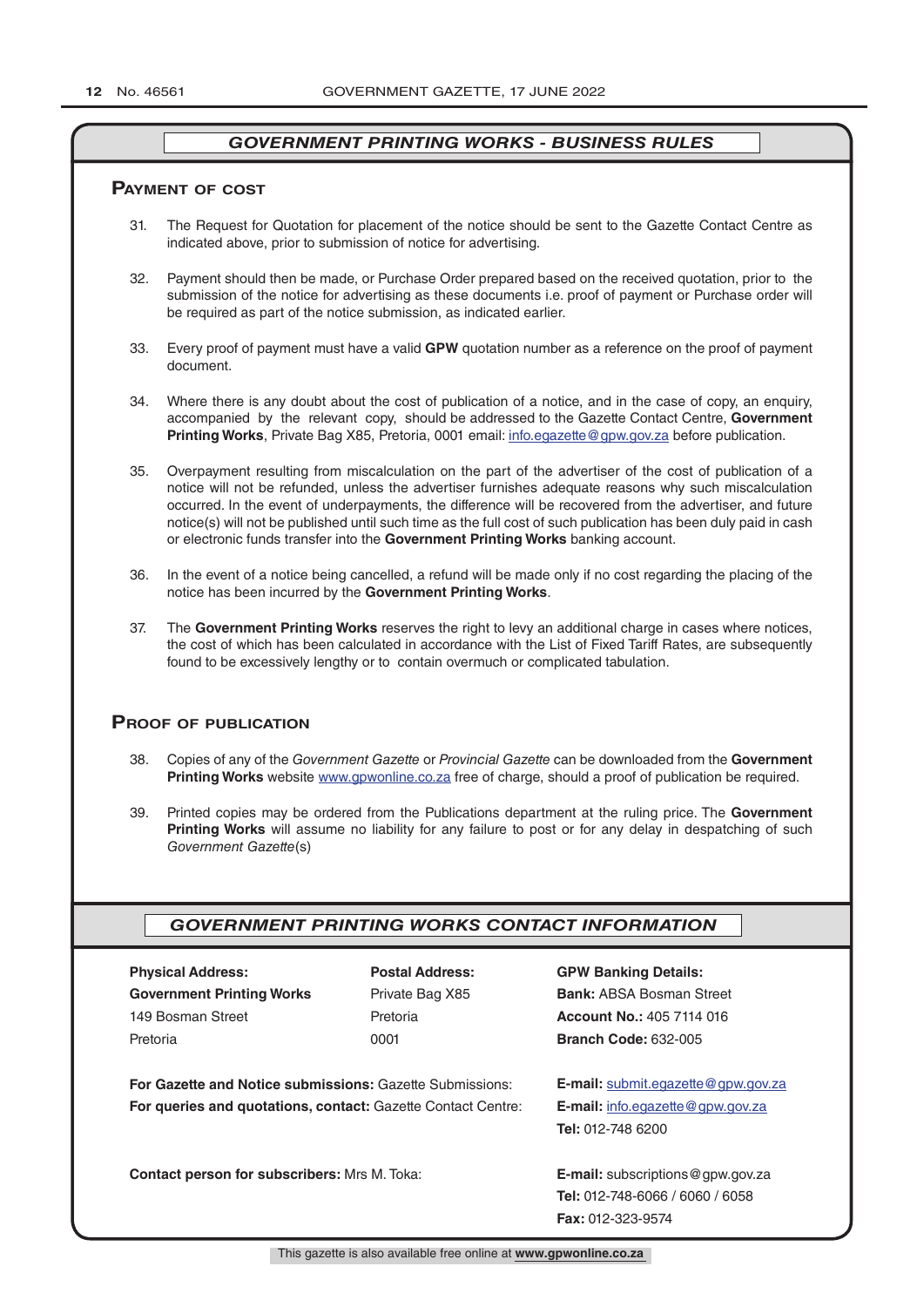## **SALES IN EXECUTION AND OTHER PUBLIC SALES GEREGTELIKE EN ANDER OPENBARE VERKOPE**

**ESGV** 

### **SALES IN EXECUTION • GEREGTELIKE VERKOPE**

**Case No: 49369/2019**

IN THE HIGH COURT OF SOUTH AFRICA

(Gauteng Division, Pretoria)

**In the matter between: The Standard Bank of South Africa Limited (Registration Number: 1962/000738/06), Plaintiff, and JOSEPH MATJILA (IDENTITY NUMBER: 671026 5696 08 6) and THOKOZILE BRENDA MATJILA (IDENTITY NUMBER: 771221 0450 08 9), Defendant**

### NOTICE OF SALE IN EXECUTION

#### **2022-07-05, 10:00, Sheriff of the High Court Pretoria South East at 1281 Church Street, Hatfield**

In pursuance of a judgment and warrant granted on 14 May 2021 in the above Honourable Court and under a Writ of Attachment issued thereafter the immovable property listed hereunder will be sold in execution on 5 July 2022 at 10:00 by the Sheriff of the High Court, Sheriff Pretoria South East at 1281 Church Street, Hatfield to the highest bidder:- CERTAIN: ERF 5531 MORELETAPARK EXTENSION 41 TOWNSHIP, SITUATED: 802 MARY ETHEL STREET, MORELETAPARK EXTENSION 41, MAGISTERIAL DISTRICT: TSHWANE CENTRAL, REGISTRATION DIVISION: J.R PROVINCE OF GAUTENG, MEASURING: 720 (SEVEN HUNDRED AND TWENTY) SQUARE METRES. Improvements: The information given regarding the improvements on the property and details regarding the number and nature of rooms within the property is not guaranteed. Neither the Execution Creditor nor the Sheriff shall be held liable for any inaccurate information pertaining to the property where access to the property was, for whatever reason, limited or impossible. The improvements on the property consist of the following: DWELLING CONSISTS OF: RESIDENTIAL, MAIN DWELLING:, 1 X LOUNGE (ESTIMATED), 1 X DINING ROOM (ESTIMATED), 1 X KITCHEN (ESTIMATED), 1 X SCULLERY (ESTIMATED), 4 X BEDROOMS (ESTIMATED), 3 X BATHROOMS (ESTIMATED), OUTBUILDINGS: 2 X GARAGES (ESTIMATED), OTHER: WALLS (EXTERIOR): PLASTER, WALLS (INTERIOR): PLASTER, ROOF COVERING: SINK. (The afore going inventory is borne out by a Valuation Report in respect of the property dated 4 March 2021 and prepared by a Professional Associated Valuer: Brian Leslie Butler and Candidate Valuer: Ntwanano Hlekane. Access was not gained to the property when the inventory was compiled as the inspector was denied access to the property.) HELD by the DEFENDANTS, JOSEPH MATJILA (IDENTITY NUMBER: 671026 5696 08 6) and THOKOZILE BRENDA MATJILA (IDENTITY NUMBER: 771221 0450 08 9), under their names under Deed of Transfer No. T132583/2001. Perusal of the conditions of sale at the office of the Sheriff of the High Court, Sheriff Pretoria South East, during office hours at 1281 Church Street, Hatfield, Pretoria. ATTORNEY FOR PLAINTIFF, LGR INCORPORATED, FIRST FLOOR, SILVER WELL RETAIL AND OFFICE PARK, 27 GRAHAM ROAD, SILVER LAKES, PRETORIA. PO BOX 2766, PRETORIA, 0001. TEL: (012) 817 4707, FAX: 086 501 6399, E-MAIL: evschalkwyk@lgr.co.za. REF. EVS/ELZANNE JACOBS/IB000603. C/O ALANT, GELL & MARTIN INCORPORATED, BLOCK E, GLENFIELD OFFICE PARK, 361 OBERON AVENUE, FAERIE GLEN, PRETORIA. POSTNET SUIT 255, PRIVATE BAG X20009, GARSFONTEIN, 0042. TEL: (012) 492 5617, FAX: 086 664 1624.

Dated at: Pretoria, 2022-06-07.

LGR Incorporated, 1st Floor, Silver Well Retail & Office Park, 27 Graham Road, Silver Lakes, Pretoria, PO Box 2766, Pretoria 0001, C/O Alant, Gell & Martin Inc. Block E, Glenfield Office Park, 361 Oberon Avenue, Faerie Glen, Pretoria. Tel: (012) 492 5617, Fax: 086 664 1624., Tel. (012)817-4707, Fax. 0865016399, Ref. E Van Schalkwyk/EJ/IB000603.

> **Case No: 26322/2015 110 Pretoria**

### IN THE HIGH COURT OF SOUTH AFRICA (GAUTENG DIVISION, PRETORIA)

**In the matter between: INVESTEC BANK LTD Plaintiff, and IGNATIUS MICHAEL FERREIRA (ID. 391105 5065 08 5) 1st Defendant, PRIMECOM CELLULAR SOLUTIONS (PTY) LTD (Registration number 2000/006723/07) 2nd Defendant, IGNATIUS MICHAEL FERREIRA N.O. 3rd Defendant, GERHARDUS LOURENS FERREIRA N.O. 4th Defendant, and PIETER MULLER JACOBUS N.O. 5th Defendant (in their capacity as trustees of NAAS FERREIRA HOLDINGS TRUST IT1287/2003**

#### NOTICE OF SALE IN EXECUTION: IMMOVABLE PROPERTY

**2022-07-05, 10:00, At the offices of Sheriff Pretoria South-East, 1281 Church Street, Hatfield, Pretoria** PORTION 320 (PORTION OF PORTION 74) OF THE FARM RIETFONTEIN 375

REGISTRATION DIVISION J.R. GAUTENG PROVINCE

IN EXTENT 1,000 HECTARE

HELD BY DEED OF TRANSFER T29840/2003

PHYSICAL AND DOMICILIUM ADDRESS: 14 JAVAHEAD AVENUE, MOOIKLOOF EQUESTRIAN ESTATE, PRETORIA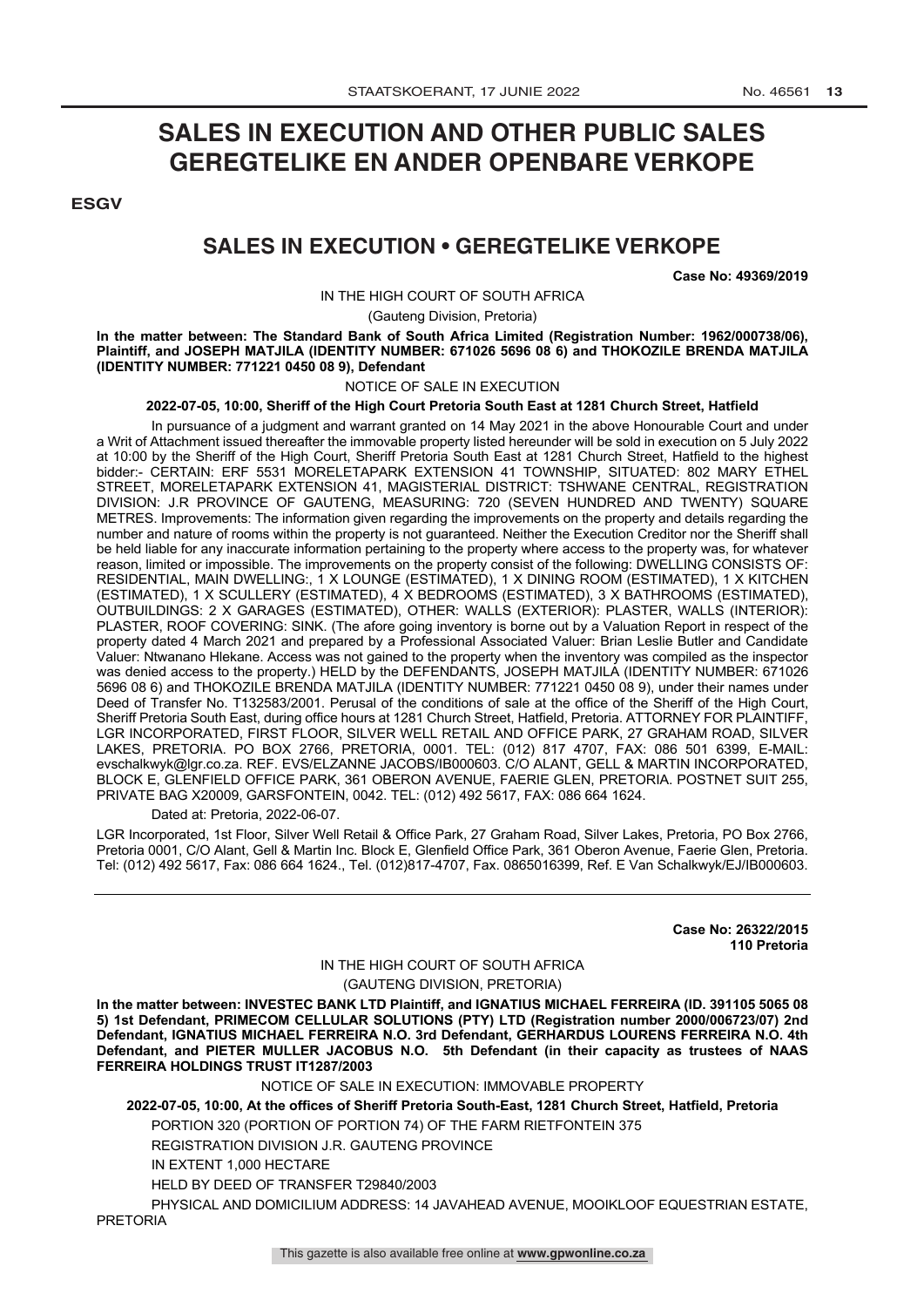BONDHOLDER: INVESTEC BANK LTD, CNR ATTERBURY & KLARINET STREETS, MENLO PARK, PRETORIA

#### ZONING - RESIDENTIAL

IMPROVEMENTS: DOUBLE STOREY HOUSE WITH ENTRANCE HALL AND GUEST TOILET, SPACIOUS OFFICE, FORMAL LOUNGE, TV LOUNGE, 7 EN-SUITE BEDROOMS, KITCHEN WITH SCULLERY AND LAUNDRY, DINING ROOM, ENTERTAINMENT ROOM, PATIO WITH OUTSIDE BATHROOM, POOL, TENNIS COURT. TOP LEVEL HAS A 2 BEDROOM FLATLET WITH KITCHEN

#### TERMS:

Cash, immediate internet bank transfer into the Sheriff's trust account or a bank guaranteed cheque immediately on the property being knocked down to the purchaser, of 10% of the purchase price, the balance and interest of the full purchase price at current bond rates payable against registration of transfer, to be secured by a bank, building society or other acceptable guarantee to be furnished within 21 days from the date of sale Auctioneer's charges are payable and calculated at 6% on the proceeds of the sale up to the first R100,000.00, 3,5 percent on R100,001.00 to R400,000.00 and 1,5 percent on the balance of the proceeds subject to a maximum commission of R40,000.00 and minimum of R3,000.00.

Dated at: PRETORIA, 2022-03-16.

VDT ATTORNEYS INC., CASTLE GATE OFFICES, 478 KOEDOESNEK AVENUE, WATERKLOOF RIDGE, PRETORIA, Tel. 012-4521300, Ref. MARK CHRISTODOULOU/MAT36380.

> **Case No: 23432/2021 97, Pretoria**

#### IN THE HIGH COURT OF SOUTH AFRICA

(Gauteng Division, Pretoria)

#### **In the matter between: ABSA Bank, Execution Creditor. and KITSO LINCOLN KEKANA, ID: 850821 5328 08 3, Judgment Debtor**

#### NOTICE OF SALE IN EXECUTION

#### **2022-07-05, 10:00, Sheriff Pretoria South East, 1281 Church Street, Hatfield, Pretoria**

A sale in execution is conducted in accordance with the Consumer Protection Act 68 of 2008 as amended, and further pursuant to an order granted by the above Honourable Court against the Judgement Debtor on 25 November 2021 in the above action. A sale in execution without a reserve price will be held by the Sheriff of the High Court, PRETORIA SOUTH EAST on TUESDAY, 5 JULY 2022, at 10H00 at 1281 Stanza Bopape (formerly known as Church) Street, Hatfield, Pretoria, Gauteng Province of the undermentioned property of the Judgment Debtor to the highest bidder, on the Conditions to be read by the Sheriff at the time of the sale, which Conditions will lie for inspection for FIFTEEN (15) days prior to the sale at the Sheriff's Office, at 1281 Stanza Bopape (formerly known as Church) Street, Hatfield, Pretoria, Gauteng Province.

a) Section No. 10 as shown and more fully described on Sectional Plan No. SS98/1983 in the scheme known as HERMEIKA in respect of the land and buildings situate at Muckleneuk Township, Local Authority: City of Tshwane Metropolitan Municipality, of which section the floor area, according to the said Sectional Plan, is 62 (SIXTY-TWO) square meters in extent; and

b) An undivided share in the common property in the scheme apportioned to the said section in accordance with the participation quota as endorsed on the said sectional plan and held by the Judgment Debtor in terms of Deed of Transfer No. ST84641/2012;

Street address: Unit 10 Hermeika, 179 Walker Street, Muckleneuk, Pretoria, Gauteng Province

The property is zoned as: Residential

Improvements are: A Sectional Unit consisting of: Bedroom, Lounge, Kitchen, Bathroom.

No warranties regarding description, extent or improvements are given.

In terms of Regulation 26 of the Consumer Protection Act 68 of 2008 potential bidders must register in the bidder's record with the sheriff, prior to the sale, which registration must meet the requirements of the regulations in terms of the Financial Intelligence Centre Act, 38 of 2001.

TERMS: 10% of the purchase price in cash to be paid on the day of the sale; the balance payable against registration of transfer-a guarantee to be furnished within TWENTY-ONE (21) days from the date of sale.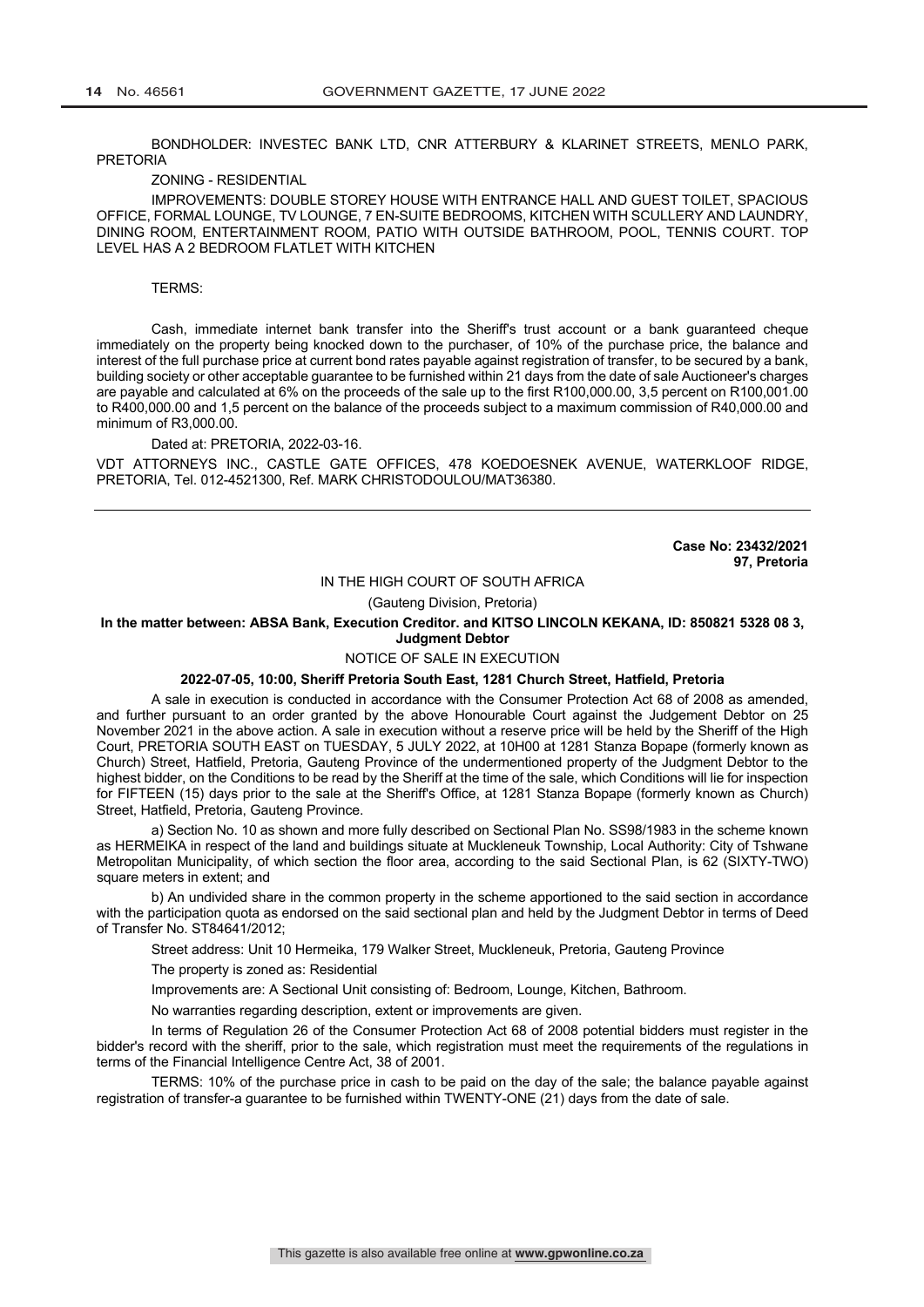Sheriff's charges, payable on the day of the sale, to be calculated as follows: 6% on the first One Hundred Thousand Rand (R100 000.00), 3,5% on One Hundred and One Thousand Rand (R100 001.00) to Four Hundred Thousand Rand (R400 000.00) and 1.5% on the balance of the proceeds of the sale, subject to a maximum commission of Forty Thousand Rand (R40 000.00) plus VAT in total and a minimum of Three Thousand Rand (R3 000.00) plus VAT.

Dated at: Pretoria, 2022-05-11.

VZLR Attorneys, Monument Office Park, 71 Steenbok Avenue, 1st Floor, Block 3, Monumentpark, Tel. (012) 435 9444, Fax. (012) 435 9555, Ref. MAT159409/E NIEMAND/ME.

> **Case No: 35046/2019 DOCEX 178, PRETORIA**

### IN THE HIGH COURT OF SOUTH AFRICA (GAUTENG LOCAL DIVISION, JOHANNESBURG)

### **In the matter between: NEDBANK LIMITED, Plaintiff, and SABELA JOHANNES SEKGOTO, Defendant** NOTICE OF SALE IN EXECUTION

#### **2022-07-08, 14:00, THE SHERIFF'S OFFICE, BRAKPAN: CNR 612 VOORTREKKER ROAD & PRINCE GEORGE AVENUE, BRAKPAN**

In pursuance of a judgment granted by this Honourable Court on 23 FEBRUARY 2021, and a Warrant of Execution issued thereafter, the undermentioned immovable property will be sold in execution without reserve by the Sheriff of the High Court BRAKPAN, to the highest bidder.

Full Conditions of Sale may be inspected at the offices of the SHERIFF OF THE HIGH COURT, BRAKPAN: whom shall hold the sale and shall read out the Conditions of sale prior to the sale in execution.

The Sheriff, Execution Creditor and/or the Execution Creditor's Attorneys do not give any warranties with regard to the description and/or improvements of the immovable property.

PORTION 106 OF ERF 21669 TSAKANE EXTENSION 11 TOWNSHIP, REGISTRATION DIVISION I.R., THE PROVINCE OF GAUTENG, MEASURING 104 (ONE HUNDRED AND FOUR) SQUARE METRES, HELD BY DEED OF TRANSFER T925/2009, SUBJECT TO THE CONDITIONS THEREIN CONTAINED

(also known as: 21669/106 RANYAO STREET, TSAKANE EXTENSION 11, BRAKPAN, GAUTENG)

MAGISTERIAL DISTRICT: EKURHULENI SOUTH EAST

ZONING: RESIDENTIAL

IMPROVEMENTS: (Not Guaranteed)

MAIN BUILDING: 2 BEDROOMS, BATHROOM, TOILET, KTCHEN, LIVING ROOM, ENTRANCE HALL, DINING ROOM.

Dated at: PRETORIA, 2022-05-13.

VELILE TINTO & ASSOCIATES INC., TINTO HOUSE, CNR SOLOMON MAHLANGU (PREVIOUSLY HANS STRIJDOM) & DISSELBOOM STREETS, WAPADRAND, Tel. (012) 807 3366, Fax. 086 206 8695, Ref. L3393/DBS/N FOORD/CEM.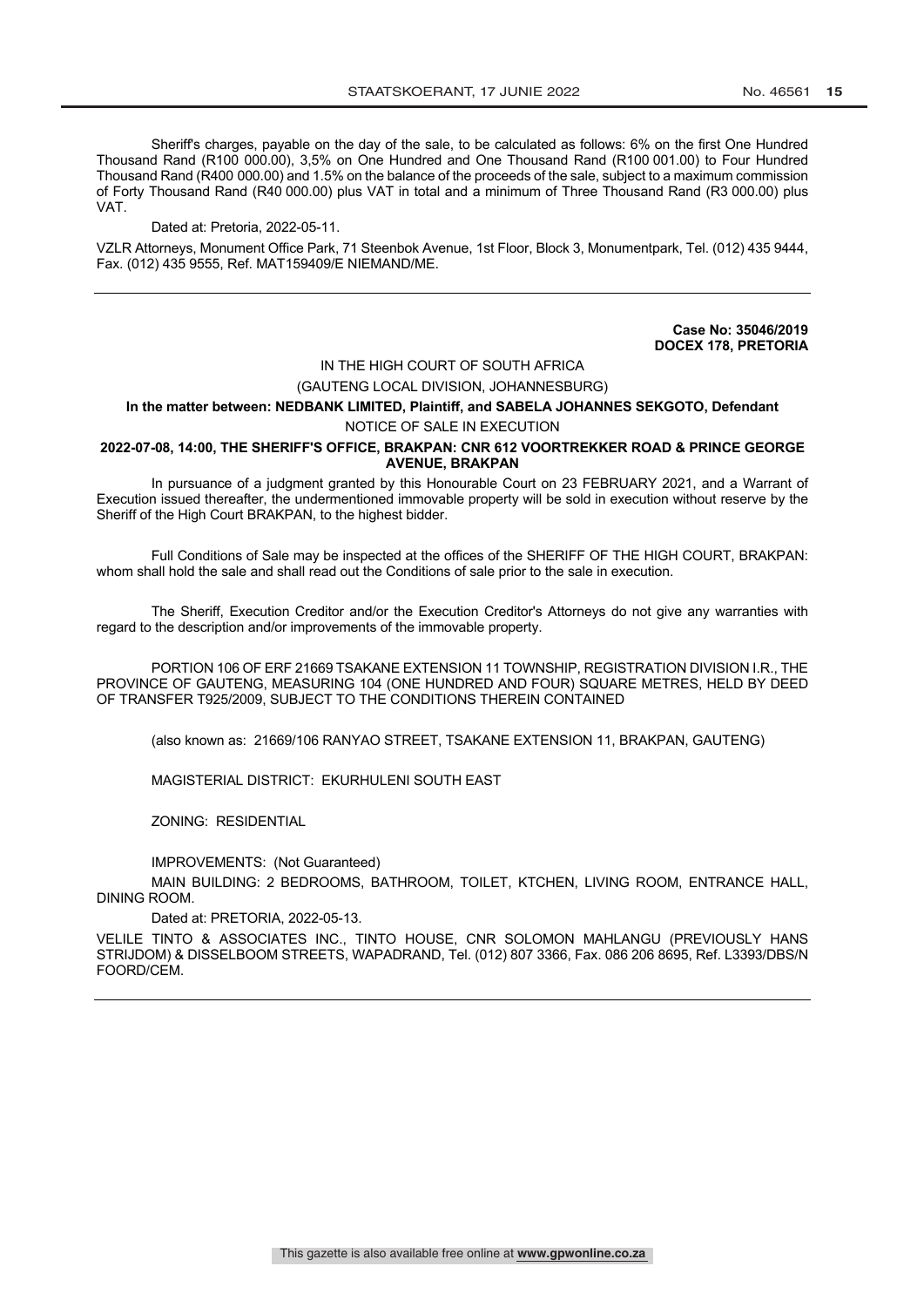**Case No: 5113/2021 DOCEX 178, PRETORIA**

### IN THE HIGH COURT OF SOUTH AFRICA

## (GAUTENG LOCAL DIVISION, JOHANNESBURG)

#### **In the matter between: NEDBANK LIMITED, Plaintiff, and NOOSI PETROS POONE, and POEEA COLLEEN LINTLHOKOANE, Defendants**

#### NOTICE OF SALE IN EXECUTION

#### **2022-07-08, 14:00, THE SHERIFF'S OFFICE, BRAKPAN: CNR 612 VOORTREKKER ROAD & PRINCE GEORGE AVENUE, BRAKPAN**

In pursuance of a judgment granted by this Honourable Court on 16 MARCH 2022, and a Warrant of Execution issued thereafter, the undermentioned immovable property will be sold in execution subject to a reserve price in the amount of R200 000.00, by the Sheriff of the High Court BRAKPAN, to the highest bidder.

Full Conditions of Sale may be inspected at the offices of the SHERIFF OF THE HIGH COURT, BRAKPAN: whom shall hold the sale and shall read out the Conditions of sale prior to the sale in execution.

The Sheriff, Execution Creditor and/or the Execution Creditor's Attorneys do not give any warranties with regard to the description and/or improvements of the immovable property.

ERF 29742 TSAKANE EXTENSION 11 TOWNSHIP, REGISTRATION DIVISION I.R., THE PROVINCE OF GAUTENG, MEASURING 264 (TWO HUNDRED AND SIXTY FOUR) SQUARE METRES, HELD BY DEED OF TRANSFER NUMBER T37295/2011, SUBJECT TO THE CONDITIONS THEREIN CONTAINED

(also known as: 29742 MASHEGO STREET, TSAKANE EXTENSION 11, BRAKPAN, GAUTENG)

MAGISTERIAL DISTRICT: EKURHULENI SOUTH EAST

ZONING: RESIDENTIAL

IMPROVEMENTS: (Not Guaranteed)

MAIN BUILDING: 3 BEDROOMS, BATHROOM, TOILET, KITCHEN, LIVING ROOM, ENTRANCE HALL, DINING ROOM, FAMILY ROOM.

#### Dated at: PRETORIA, 2022-05-13.

VELILE TINTO & ASSOCIATES INC., TINTO HOUSE, CNR SOLOMON MAHLANGU (PREVIOUSLY HANS STRIJDOM) & DISSELBOOM STREETS, WAPADRAND, Tel. (012) 807 3366, Fax. 086 206 8695, Ref. L4109/DBS/N FOORD/CEM.

> **Case No: 34519/2020 PH46A**

#### IN THE HIGH COURT OF SOUTH AFRICA

(Gauteng Local Division, Pretoria)

**In the matter between: Firstrand Bank Limited Judgement Creditor, and Tshepiso Patricia Magembe Judgement Debtor**

#### NOTICE OF SALE IN EXECUTION

#### **2022-07-05, 10:00, Shop No 2 Vista Centre, 22 Hillary Road, Cnr Trevor Street, Gillview**

In Execution Of A Judgment Of The High Court Of South Africa, (Gauteng Division, Pretoria) In The Abovementioned Suit, The Property Shall Be Sold By The Sheriff Johannesburg South To The Highest Bidder Without Reserve And Will Be Held At Shop No 2 Vista Centre, 22 Hilary Road, Cnr Trevor Street, Gillview On 5 July 2022 At 10:00 Of The Undermentioned Property Of The Execution Debtor On The Conditions Which May Be Inspected At Shop No 2 Vista Centre, 22 Hilary Road, Cnr Trevor Street, Gillview, Prior To The Sale.

A Unit Consisting Of: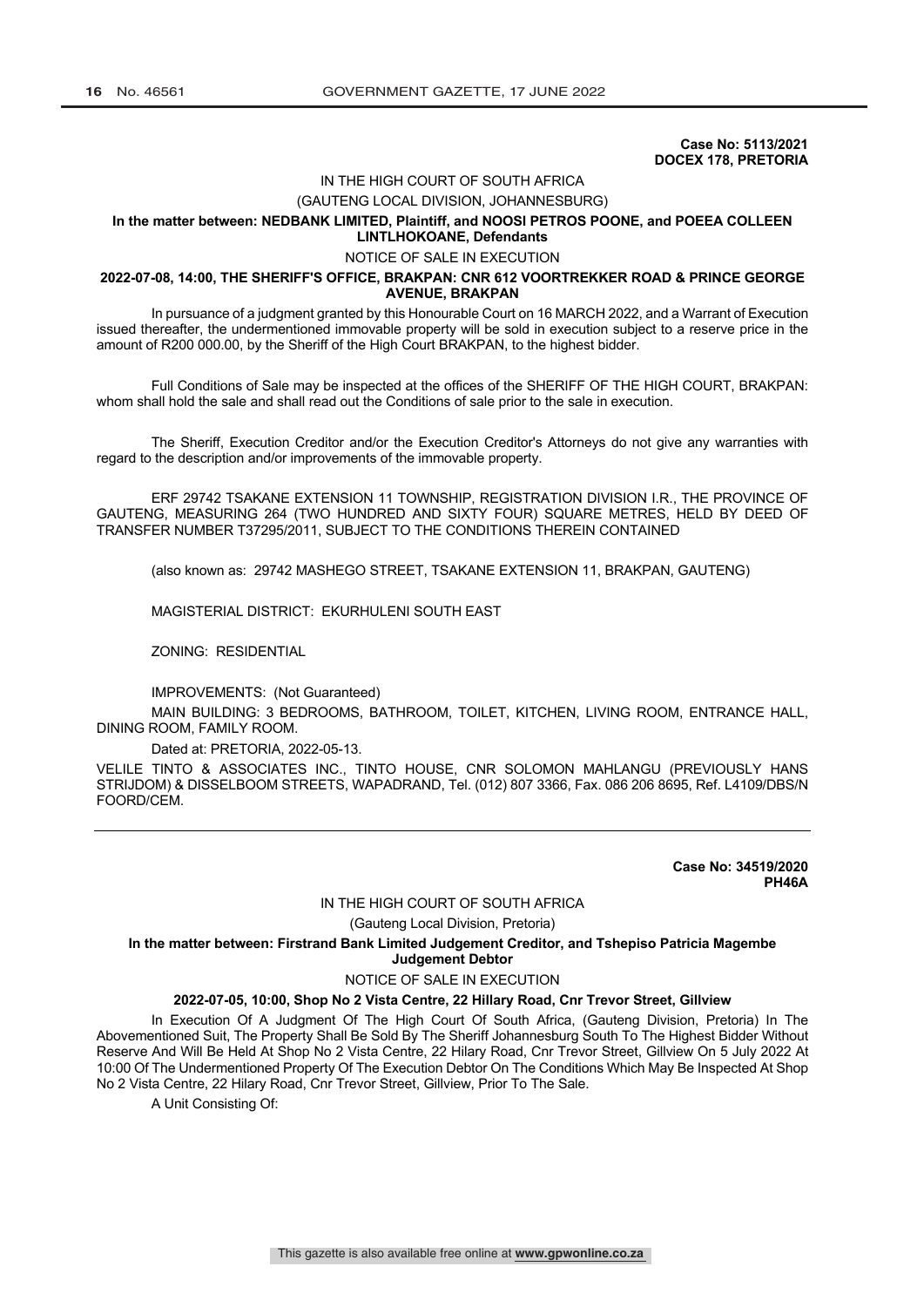(a)Section No. 9 As Shown And More Fully Described On Sectional Plan No. SS45/1978 In The Scheme Known As Segovia In Respect Of The Land And Building Or Buildings Situate At Townsview Township, Local Authority: City Of Johannesburg, Of Which Section The Floor Area, According To The Said Sectional Plan, Is 79 (Seventy Nine) Square Metres In Extent;

And An Undivided Share In The Common Property In The Scheme Apportioned To The Said Section In Accordance With The Participation Quota As Endorsed On The Said Sectional Plan.

Held Under Deed Of Transfer No. ST6879/2016

Situated At Door 9, Segovia, 13 Main Street, Towns View.

Situated In The Magisterial District Of Johannesburg South. The Following Information Is Furnished Re The Improvements, Though In This Respect Nothing Is Guaranteed And No Warranties Are Given In Respect Thereof. It Is The Buyers' Responsibility To Verify What Is Contained Herein.

Main Building: Lounge, Kitchen, 1 Bedroom, 1 Bathroom, 1 Wc

Outside Buildings: Garage

Sundries: Enclosed Balcony

All prospective purchasers will be required to register as such in terms of the Consumer Protection Act 68 of 2008 and will be required to provide proof of identity and address and to comply with the sheriff's registration conditions. The rules of the Auction and conditions of sale are available at the office of the sheriff as set out above

Dated at: Hammond Pole Attorneys, Boksburg, 2022-04-20.

Hammond Pole Majola Inc Attorneys C/o NVG Attorneys, NVG Attorneys Menlo Law Chambers No. 49 11th Street, Menlo Park, Pretoria, Tel. 0118741800, Fax. 0866781356, Ref. MAT437401/LW/EC, Acc. Hammond Pole Attorneys.

> **Case No: 3177/2020 PH46A**

#### IN THE HIGH COURT OF SOUTH AFRICA

(Gauteng Local Division, Pretoria)

**In the matter between: FirstRand Bank Limited Judgement Creditor, and Shakhane Eliot Ralitabo Judgement Debtor**

#### NOTICE OF SALE IN EXECUTION

#### **2022-06-28, 10:00, Shop No 2 Vista Centre, 22 Hillary Road, Cnr Trevor Street, Gillview**

In Execution Of A Judgment Of The High Court Of South Africa, (Gauteng Division, Pretoria) In The Abovementioned Suit, The Property Shall Be Sold By The Sheriff Johannesburg South To The Highest Bidder Subject To A Reserve Price Of R410 000.00 And Will Be Held At Shop No 2 Vista Centre, 22 Hilary Road, Cnr. Trevor Street, Gillview On 28 June 2022 At 10h00 Of The Undermentioned Property Of The Execution Debtor On The Conditions Which May Be Inspected At Shop No 2 Vista Centre, 22 Hilary Road, Cnr. Trevor Street, Gillview, Prior To The Sale.

A Unit Consisting Of:

(a)Section No. 97 As Shown And More Fully Described On Sectional Plan No. SS198/1996 In The Scheme Known As Kariba Lodge In Respect Of The Land And Building Or Buildings Situate At Naturena Extension 6 Township, Local Authority: City Of Johannesburg, Of Which Section The Floor Area, According To The Said Sectional Plan, Is 47 (Fourty Seven) Square Metres In Extent;

(b)And An Undivided Share In The Common Property In The Scheme Apportioned To The Said Section In Accordance With The Participation Quota As Endorsed On The Said Sectional Plan.

Held Under Deed Of Transfer No. ST22684/2015

Situated At Unit 97 (Door 97) Kariba Lodge, Heter Street, Naturena.

Situated In The Magisterial District Of Johannesburg South.

The Following Information Is Furnished Re The Improvements, Though In This Respect Nothing Is Guaranteed And No Warranties Are Given In Respect Thereof. It Is The Buyers' Responsibility To Verify What Is Contained Herein.

Main Building: Lounge, Kitchen, 2 Bedrooms, Bathroom, Wc

Outside Buildings: None

Sundries: Carport

All prospective purchasers will be required to register as such in terms of the Consumer Protection Act 68 of 2008 and will be required to provide proof of identity and address and to comply with the sheriff's registration conditions. The rules of the Auction and conditions of sale are available at the office of the sheriff as set out above.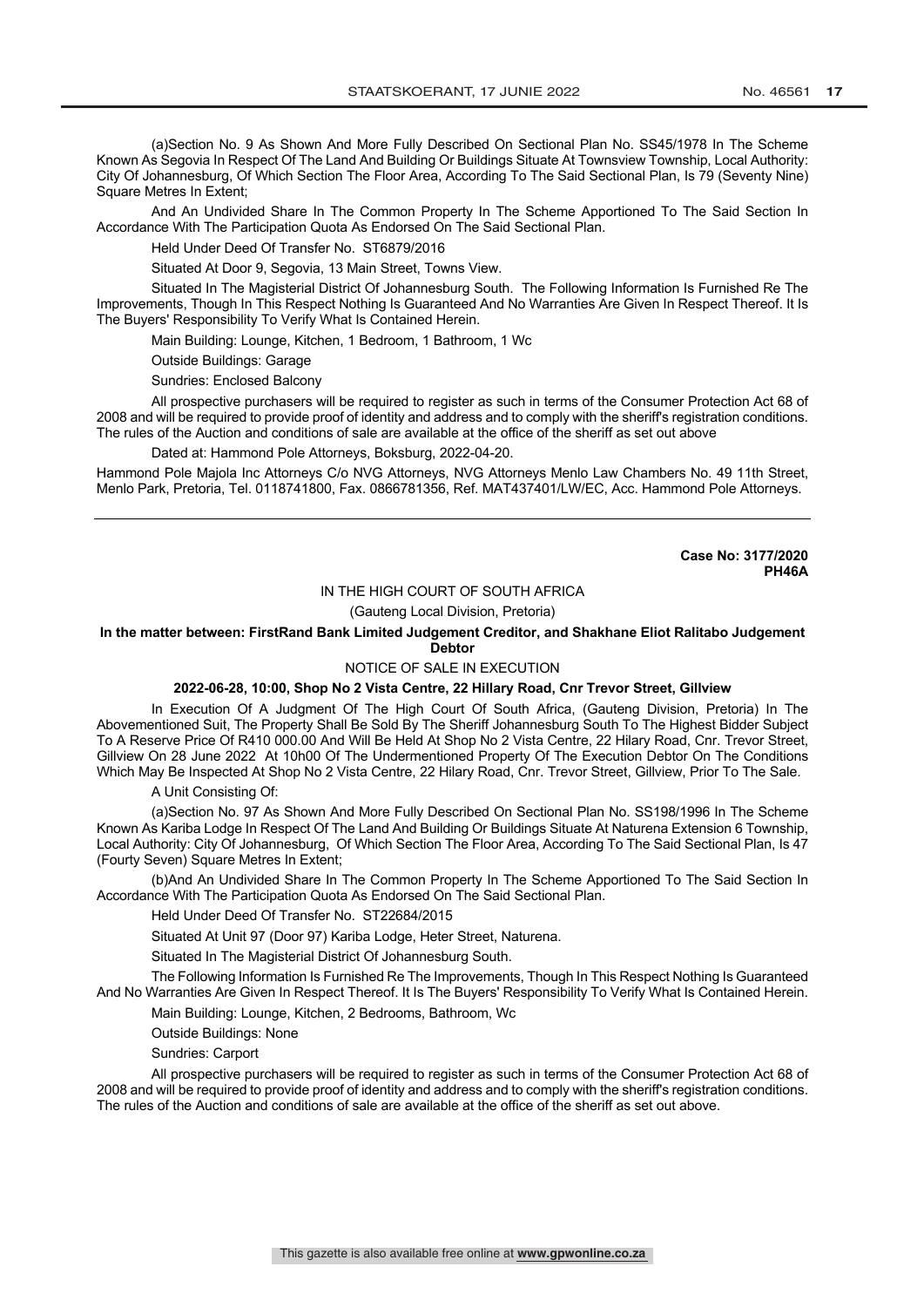Dated at: Hammond Pole Attorneys, Boksburg, 2022-05-03.

Hammond Pole Majola Inc C/o NVG Attorneys, NVG Attorneys Menlo Law Chambers No. 49 11th Street, Menlo Park, Pretoria, Tel. 0118741800, Fax. 0866781356, Ref. MAT438891/LM/EC, Acc. Hammond Pole Attorneys.

> **Case No: 41137/2021 DOCEX 178, PRETORIA**

### IN THE HIGH COURT OF SOUTH AFRICA

#### (GAUTENG DIVISION, PRETORIA)

#### **In the matter between: CHANGING TIDES 17 (PROPRIETARY) LIMITED N.O., Plaintiff, and SARAH SEBOLELO DIKOKO, Defendant**

#### NOTICE OF SALE IN EXECUTION

#### **2022-07-07, 09:00, THE SHERIFF'S OFFICE, PRETORIA SOUTH WEST: AZANIA BUILDING, CNR ISCOR AVENUE & IRON TERRACE, WEST PARK, PRETORIA WEST**

In pursuance of a judgment granted by this Honourable Court on 17 FEBRUARY 2022, and a Warrant of Execution issued thereafter, the undermentioned immovable property will be sold in execution subject to a reserve price in the amount of R473 180.81, by the Sheriff of the High Court PRETORIA SOUTH WEST, to the highest bidder.

Full Conditions of Sale may be inspected at the offices of the SHERIFF OF THE HIGH COURT, PRETORIA SOUTH WEST: whom shall hold the sale and shall read out the Conditions of sale prior to the sale in execution.

The Sheriff, Execution Creditor and/or the Execution Creditor's Attorneys do not give any warranties with regard to the description and/or improvements of the immovable property.

PORTION 41 OF ERF 7721 LOTUS GARDENS EXTENSION 2 TOWNSHIP, REGISTRATION DIVISION J.R., THE PROVINCE OF GAUTENG, IN EXTENT: 261 (TWO HUNDRED AND SIXTY ONE) SQUARE METRES, HELD BY DEED OF TRANSFER T6445/2017. SUBJECT TO THE CONDITIONS THEREIN CONTAINED OR REFERRED TO

(also known as: 2 DERBYLITE STREET, LOTUS GARDENS EXTENSION 2, PRETORIA, GAUTENG)

MAGISTERIAL DISTRICT: TSHWANE CENTRAL

ZONING: RESIDENTIAL

IMPROVEMENTS: (Not Guaranteed)

MAIN DWELLING: LOUNGE, DINING ROOM, KITCHEN, 2 BEDROOMS, BATHROOM & CARPORT. Dated at: PRETORIA, 2022-05-12.

VELILE TINTO & ASSOCIATES INC., TINTO HOUSE, CNR SOLOMON MAHLANGU (PREVIOUSLY HANS STRIJDOM) & DISSELBOOM STREETS, WAPADRAND, Tel. (012) 807 3366, Fax. 086 206 8695, Ref. S14077/DBS/N FOORD/CEM.